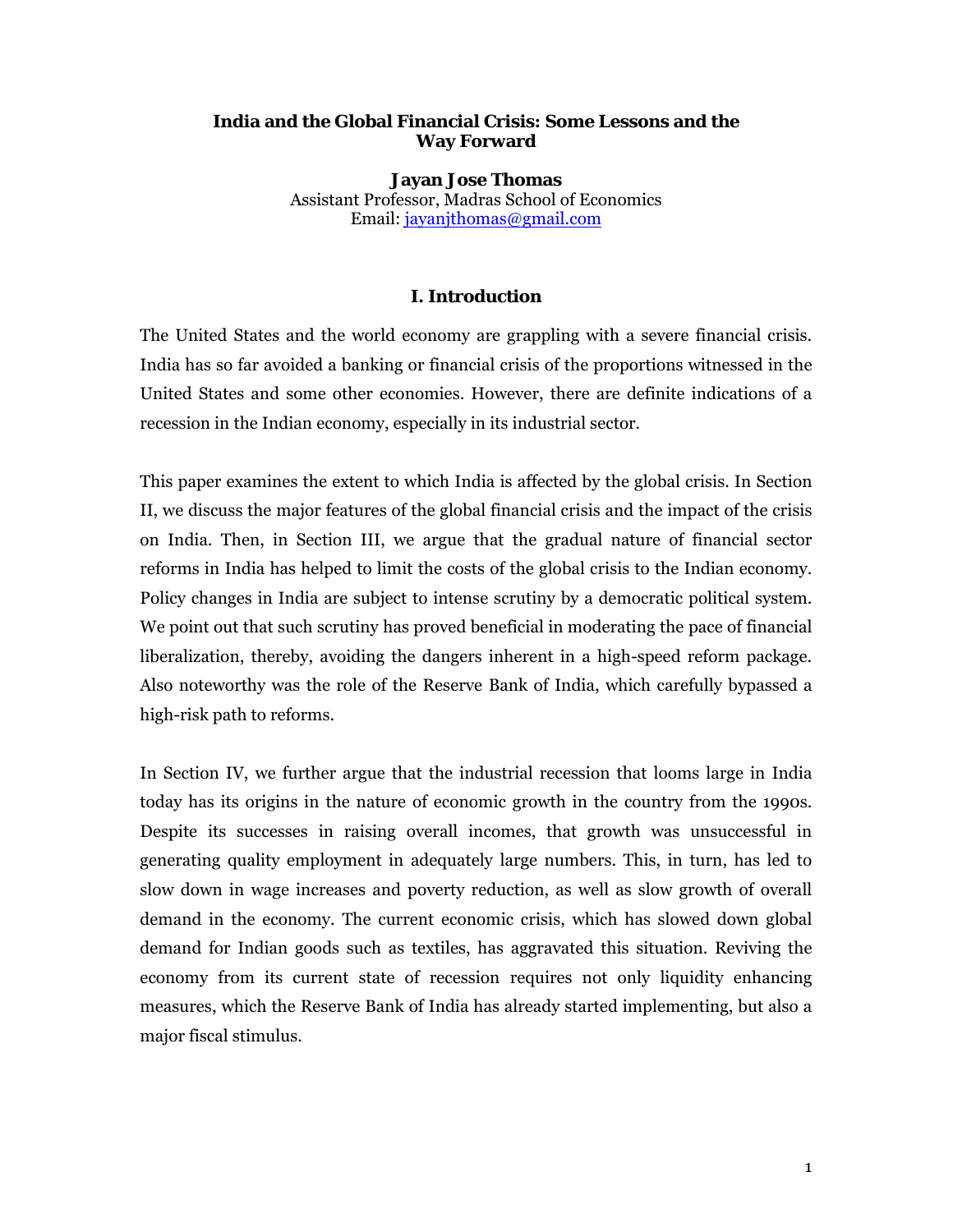## **II. The Global Financial Crisis and its Impact on India**

It is well recognized that the origins of the current global financial crisis date back to the late 1990s. The tech bubble of those years precipitated a recession in the United States, and the US Federal Reserve responded by sharply cutting interest rates. Low interest rates and indiscriminate lending, especially in the sub-prime housing market, that began in the early 2000s sowed the seeds for the current crisis.

With interest rates going down, mortgage payments on housing loans became cheaper, and there was increased demand for new houses in the US. At the same time, banks and financial institutions introduced innovative financial instruments, which involved slicing-up and reselling the mortgage-backed securities and hedging them against any risks. And the lending in the sub-prime market continued, even as the quality of mortgages suffered, and default and delinquency rates began to rise in 2006.

The US financial system showed early signs of cracking up in June 2007 when two hedge funds owned by Bear Stearns, which were highly exposed to the sub-prime market, collapsed. In March 2006, the Fed averted a Bear Stearns bankruptcy as it oversaw its sale to JPMorgan Chase. In August 2008, it was the turn of Fannie Mae and Freddie Mac to fail, and the US Treasury took them over.

The true extent of the crisis, however, was not known until September, when Lehman Brothers, one of the enduring symbols of American capitalism from the 19<sup>th</sup> century, turned bankrupt. Merrill Lynch was in danger too, and it sold itself to the Bank of America. The insurance giant American International Group was on the verge of failure, but on September 16, the Fed announced a \$185 billion bail-out package for the group. In November, CitiBank was on the verge of collapse, and the US government propped it up by injecting \$20 billion.

The stock markets across the world panicked at these developments. The US government responded quickly to contain further damage. On September 18, the Treasury Secretary Henry M Paulson announced a \$700 billion bailout proposal to buy toxic assets from the nation's big banks. Even as a new administration is set to take over in Washington on January 20 and the President-elect Barack Obama has promised major economic stimuli and steps for job creation, the financial and economic crises appear to be far from over.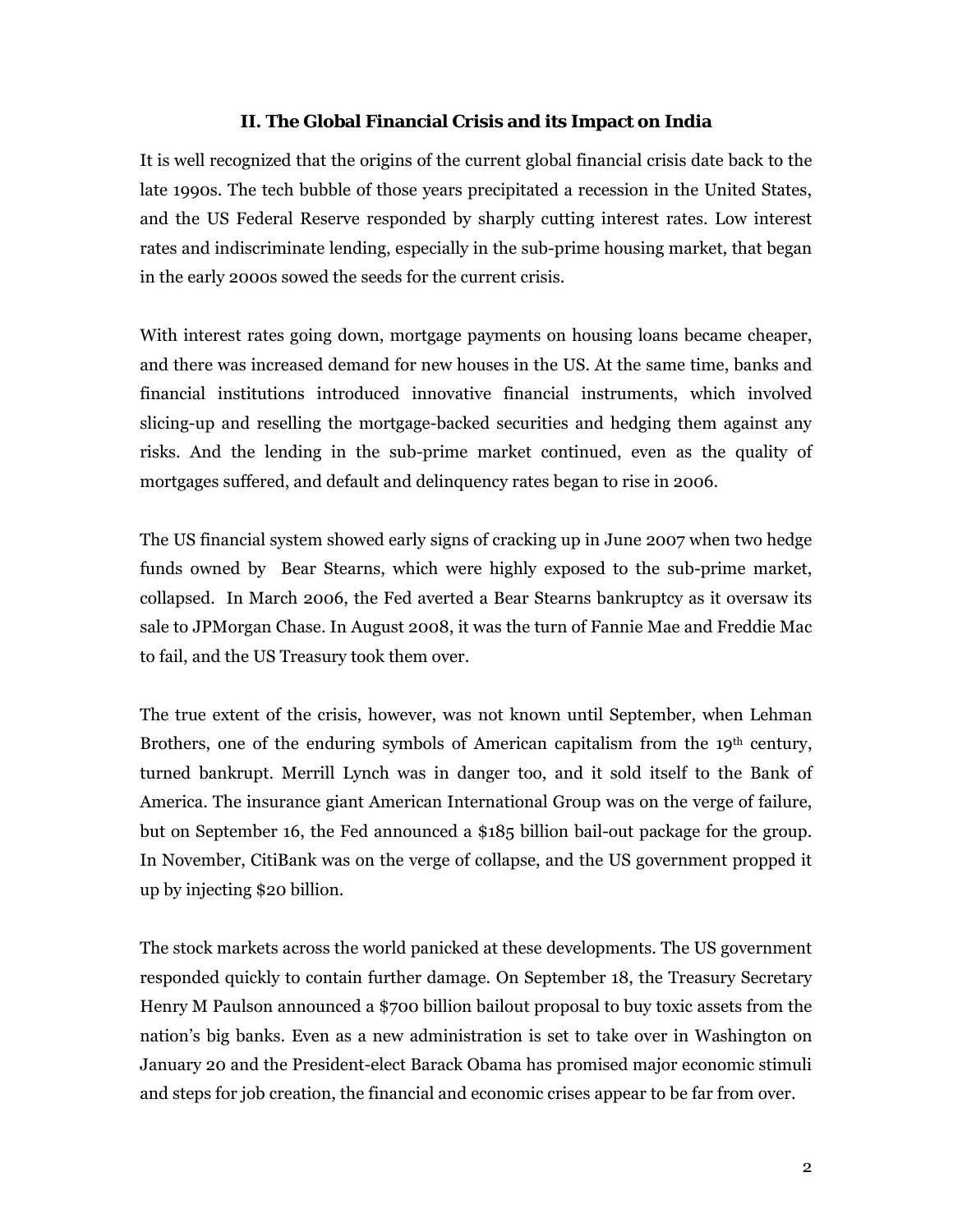# *The Impact of the Crisis on India*

India can obviously take comfort in the fact that the global financial troubles have not, so far, triggered a major banking crisis in India, as they did in the UK and a number of other countries. Whereas banks in the UK and Europe were exposed heavily to the mortgage-backed securities offered by the US financial system, banks in India have avoided such exposure. As we shall explain in the following section, this has to do with the prudential regulation norms in place in India, and importantly to the gradual nature of reforms in the financial sector.

However, there are a number of worrying factors. First, there has been an outflow of foreign institutional investments (FIIs) from India starting in February 2008. India was a highly attractive location among emerging economies for foreign institutional investors seeking higher returns. With the onset of the financial crisis in the US and other western countries, major international portfolio investors are eschewing investment opportunities in emerging markets and withdrawing to safer havens, mainly in the US and Japan. Net inflow of portfolio investments into India between April 2007 and January 2008 was \$40billion. Such large inflows turned into net outflow of portfolio investments amounting to \$16 billion between February and September 2008 (see Figure 1).

The withdrawal of FII investments from India has created other problems in its wake. India's stock markets have witnessed a major collapse. Indian Rupee has been losing steadily against the US dollar since April 2008. Notably, the Indian Rupee was appreciating against the US dollar and other major currencies in 2007. The Rupee's value fell from Rs.39-40 to the dollar in January – April 2008 to more than Rs.50 as per the current market rates (see Figure 2).

India has been accumulating reserves in 2007. With the outflow of FIIs and depreciation of the Rupee, RBI tried to defend the Rupee by selling dollars. This has resulted in a depletion of foreign exchange reserves (see Figure 3).

The major concern in India today is that the global financial crisis is leading to a severe recession in the country's real economy. The signs of a recession are evident in the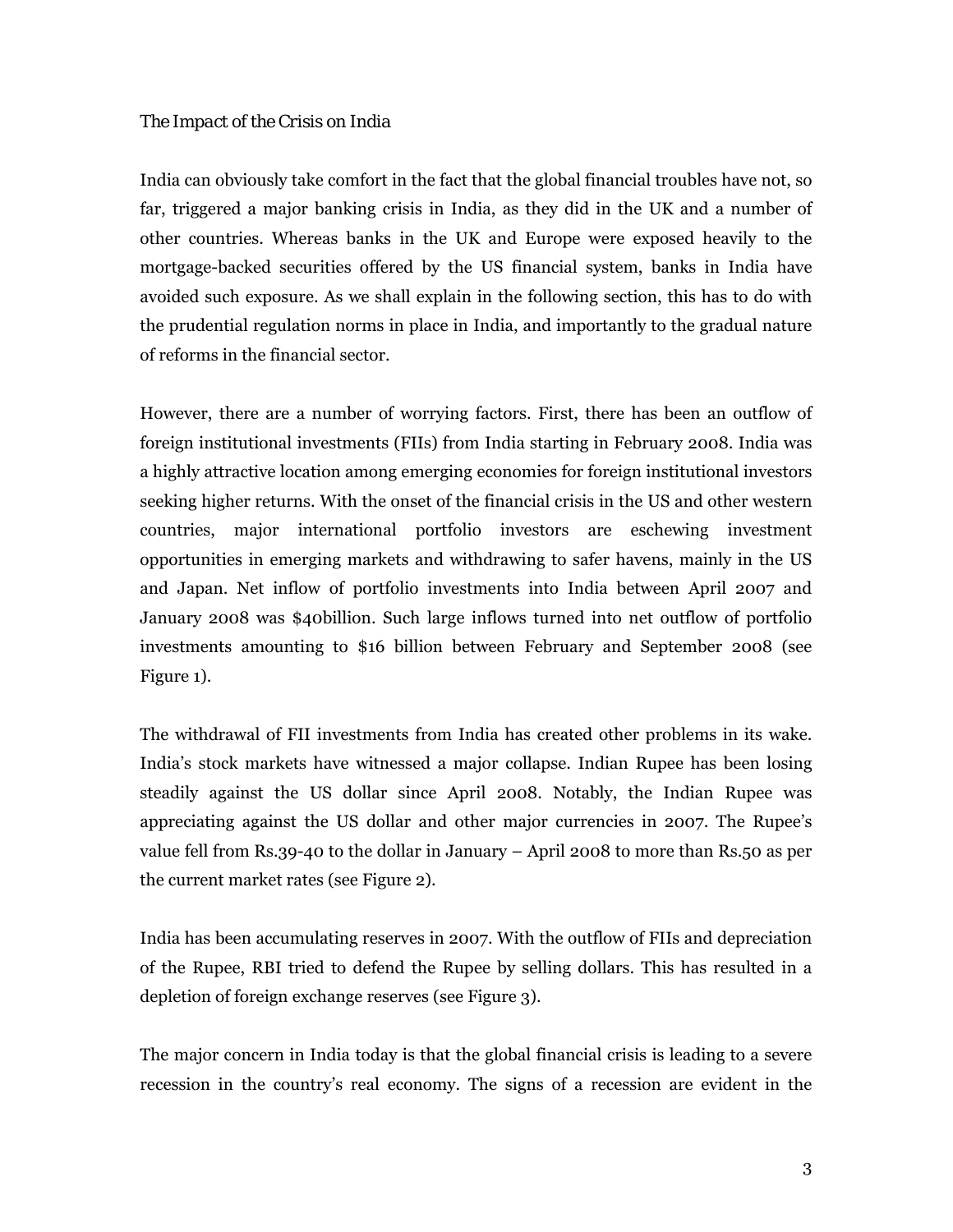Central Statistical Organization (CSO)'s estimates of growth of real GDP for the last quarter of 2007-08 and the first quarter of 2008-09. GDP growth for the first quarter of 2008-09 slowed down to 7.9%. The deceleration in growth of the industrial and especially manufacturing sectors is particularly marked: the manufacturing sector recorded growth rates of only 5.8% and 5.6% in the last two quarters. Production of electricity too suffered a sharp decline (see Table 1).

The slowdown in manufacturing and electricity sectors is well reflected in the growth rates of indices of industrial production given in Table. The index for manufacturing grew at 10.6% in April-August 2007-08 and at 5.2% in April-August 2008-09. The corresponding growth rates for the index for electricity production are 8.3% and 2.3% respectively (see Table 2).

Among use-based sectors, the slowdown has been most severe in the basic and intermediate goods. Capital goods grew at 9.2% in April-August 2008-09, slowing down from the 20.1% growth achieved during April-August 2007-08. However, consumer goods recorded faster rate of growth during April-August 2008-09 compared to the corresponding period in 2007-08. In fact, consumer durables posted a revival of growth in April-August 2008-09 from the negative rate of growth in 2007-08 (see Table 2).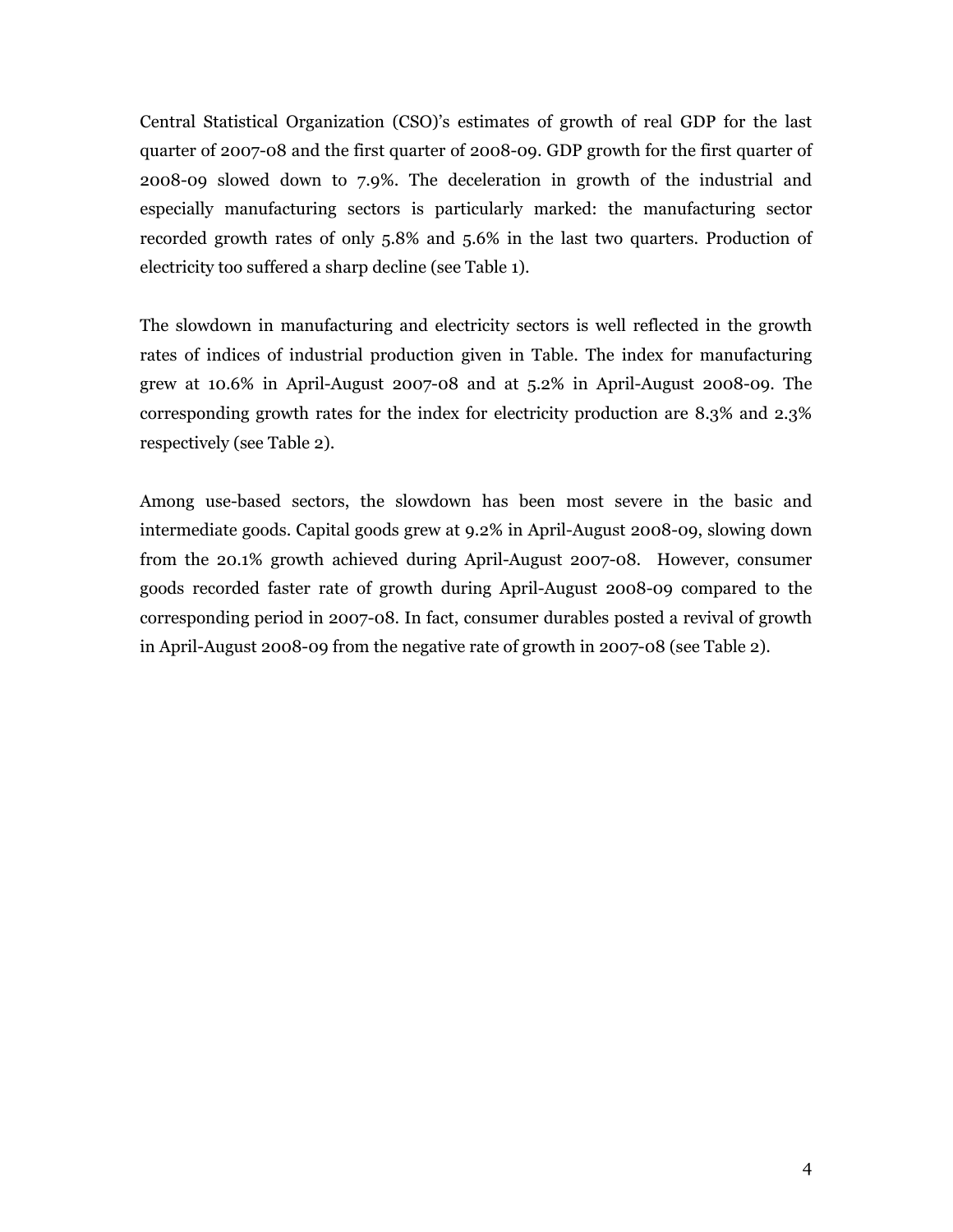Figure 1: *Monthly Inflows of Portfolio Investment into India, in US\$billion, July 2006 to September 2008* 



Figure 2: *Indices of Real Effective Exchange Rate (REER) and Nominal Effective Exchange Rate (NEER) of the Indian Rupee (Base year = 2006-07) (6-Currency Trade Based Weights)*



*Source:* Reserve Bank of India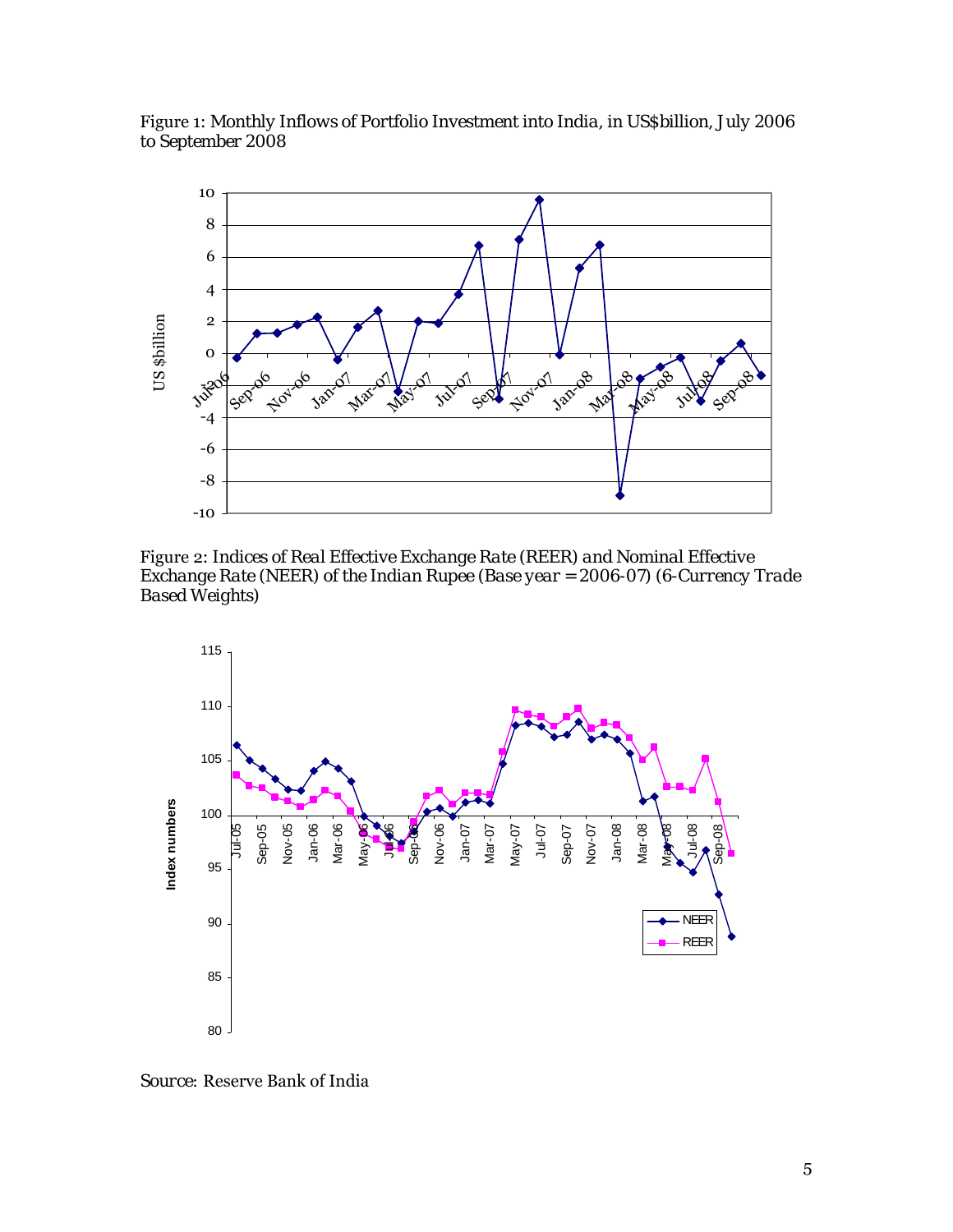Figure 3: *India's Total Foreign Exchange Reserves in Billions of US dollars, Weekly Data, April 2007-October 2008*



 *Source:* Reserve Bank of India

Table 1: *Rates of Growth of Real GDP (at 1999-2000 prices) at Factor Cost, in per cent* 

|                                    | 2000-<br>01 <sub>to</sub> | $2005 -$ | 2006-<br>2007- |      |                | 2007-08        |                |      | 2008-<br>09    |
|------------------------------------|---------------------------|----------|----------------|------|----------------|----------------|----------------|------|----------------|
|                                    | 2007-<br>08               | 06       | 07             | 08   | Q <sub>1</sub> | Q <sub>2</sub> | Q <sub>3</sub> | Q4   | Q <sub>1</sub> |
| Agriculture &<br>allied activities | 2.9                       | 5.9      | 3.8            | 4.5  | 4.4            | 4.7            | 6.0            | 2.9  | 3.0            |
| Industry                           | 7.1                       | 8.0      | 10.6           | 8.1  | 9.6            | 8.6            | 8.6            | 5.8  | 5.2            |
| Mining $\&$<br>Quarrying           | 4.9                       | 4.9      | 5.7            | 4.7  | 1.7            | 5.5            | 5.7            | 5.9  | 4.8            |
| Manufacturing                      | 7.8                       | 9.0      | 12.0           | 8.8  | 10.9           | 9.2            | 9.6            | 5.8  | 5.6            |
| Electricity, gas<br>& water supply | 4.8                       | 4.7      | 6.0            | 6.3  | 7.9            | 6.9            | 4.8            | 5.6  | 2.6            |
| <b>Services</b>                    | 9.0                       | 11.0     | 11.2           | 10.7 | 10.6           | 10.7           | 10.0           | 11.4 | 10.2           |
| GDP at factor<br>prices            | 7.3                       | 9.4      | 9.6            | 9.0  | 9.2            | 9.3            | 8.8            | 8.8  | 7.9            |

*Source:* Central Statistical Organization reported in RBI (2008).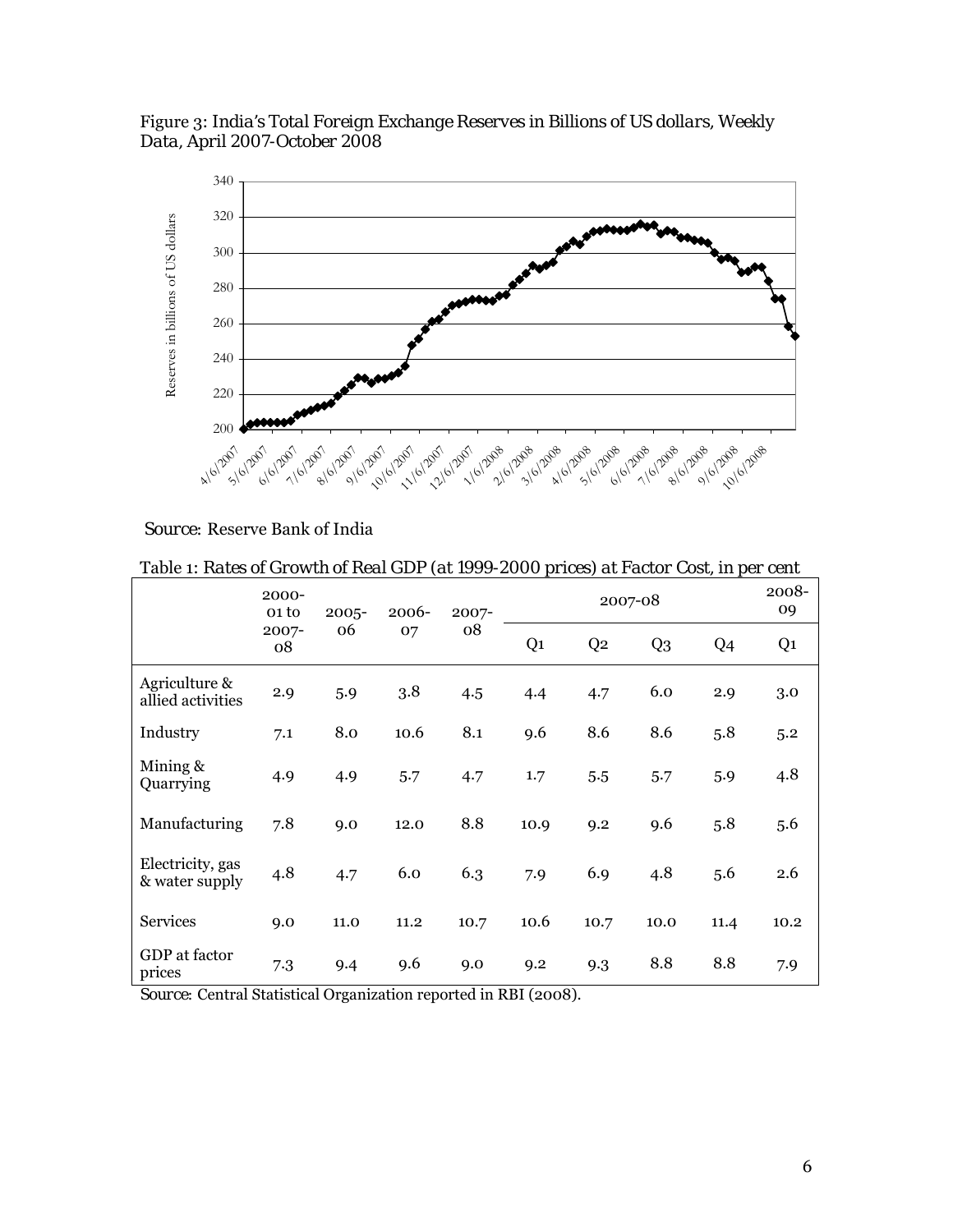| <b>Industry Group</b>           | 2007-08                 | 2007-08<br>April-August | 2008-09 P<br>April-August |
|---------------------------------|-------------------------|-------------------------|---------------------------|
| <b>Sectors</b>                  |                         |                         |                           |
| Mining                          | 5.1                     | 4.9                     | 4.1                       |
| Manufacturing                   | 9.0                     | 10.6                    | 5.2                       |
| Electricity                     | 6.3                     | 8.3                     | 2.3                       |
| <b>Use-based classification</b> |                         |                         |                           |
| Basic goods                     | 7.0                     | 9.9                     | 3.8                       |
| Capital goods                   | 18.0                    | 20.1                    | 9.2                       |
| Intermediate goods              | 8.9                     | 9.9                     | 0.7                       |
| Consumer goods                  | 6.1                     | 6.7                     | 7.8                       |
| Consumer durables               | $-1.0$                  | $-2.3$                  | 5.6                       |
| Consumer non-durables           | 8.5                     | 10.0                    | 8.6                       |
| General                         | $\!\!\!\!\!8.5\!\!\!\!$ | 10.0                    | 4.9                       |

# Table 2: *Growth of Indices of Industrial Production, Sectoral and Use-based Classification of Industries*

*Source:* Central Statistical Organization reported in RBI (2008).

# **III. The Crisis and the Gradual Nature of Financial Sector Reforms in India**

The financial crisis has not led to any major bank failures in India. This section examines certain features of financial sector reforms in India, in particular reforms related to capital account convertibility. It argues that the gradual nature of reforms in India may have helped in averting a banking failure.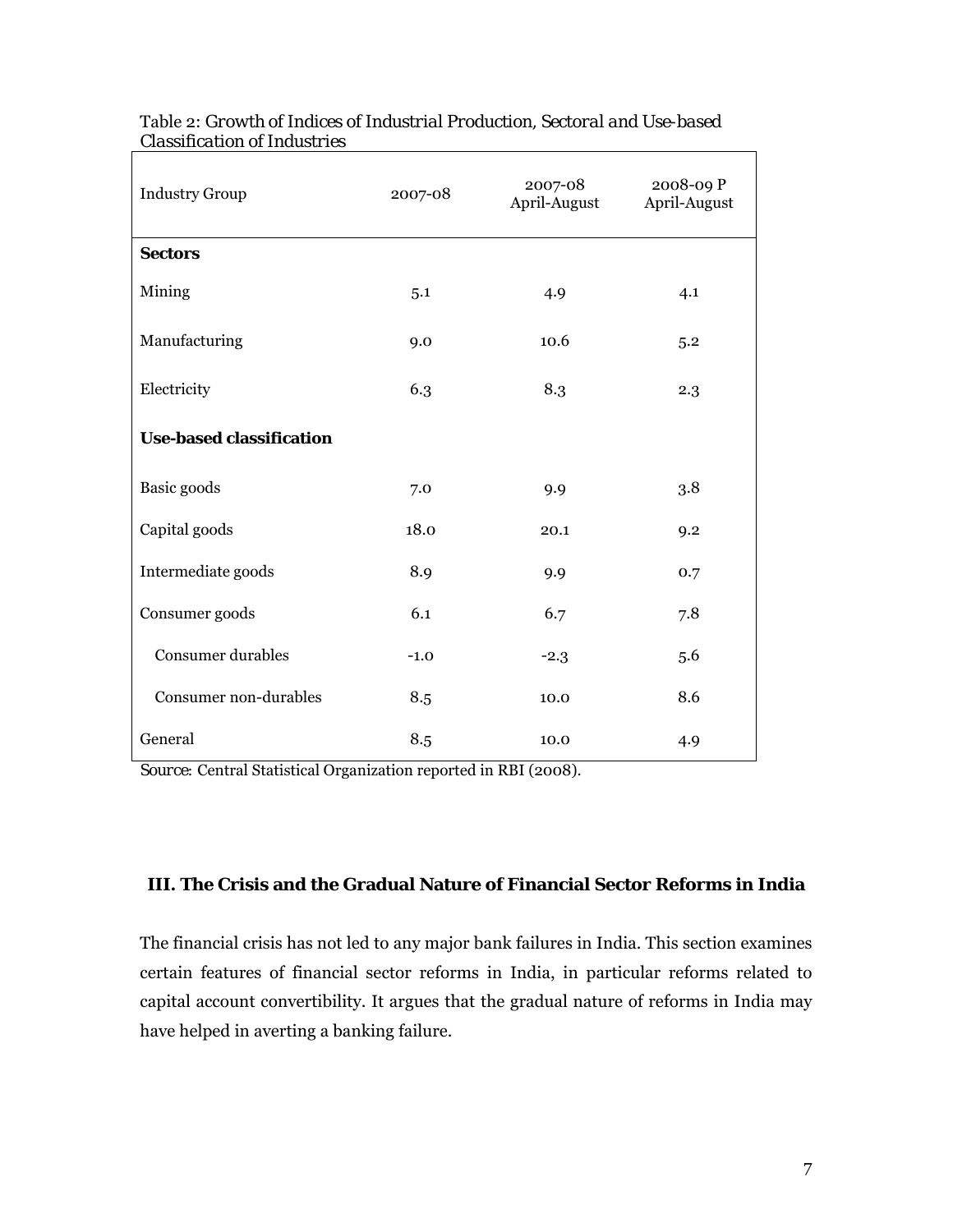The opening up of the economy to foreign trade and investment has been one of the main planks of the reform process in India beginning in 1991. There had been severe restrictions on foreign capital flows into the country, especially after the Foreign Exchange Regulation Act 1973. The Rupee became officially convertible on the current account in August 1994. The introduction of full capital account convertibility (CAC) -- "the freedom to convert local financial assets into foreign financial assets and *vice-versa*  at market determined rates of exchange" -- was high on the agenda of India's policy makers. 1

……First of all, I believe that there's a lot of capital that goes out of India. If we have capital account convertibility, much of that will remain here, and there will be less need for balance of payments support from outside. Moreover, India's resources will be available to add to India's wealth. So that's the major reason [for considering full capital account convertibility].

Also, we live in a world where the distinction between the current account and the capital account is increasingly losing its relevance. It's necessary for India to dismantle the bulk of exchange controls. They're not effective anyway. The hawala market (the parallel foreign exchange market) has effectively integrated Indian capital markets with world capital markets. Freeing up the capital account would hopefully eliminate the evil of the hawala market.

Dr. Manmohan Singh, Finance Minister of India, Interview to *Business Times* (Singapore), November, 1993 (see Khanna, 1993).

## *Opening up of the Capital Account in India*

The Reserve Bank of India (RBI) set up the First Tarapore Committee in 1997 to study the possibility of implementing full capital account convertibility in India. The Tarapore Committee recommended a number of macroeconomic targets -- fiscal deficit of 3.5% of the GDP, inflation rates of 3-5%, the non-performing assets (NPAs) of banks brought down to 5%, and Cash Reserve Ratio (CRR) reduced to 3% -- whose achievement was set as a pre-condition for implementing full capital account convertibility. The East Asian crisis of 1997 sharply brought into focus the problems of open capital account for developing countries, and, in the aftermath of the crisis, the progress towards full CAC slowed down in India.

<u>.</u>

<sup>&</sup>lt;sup>1</sup> This definition of capital account convertibility is given by Tarapore Committee (1997).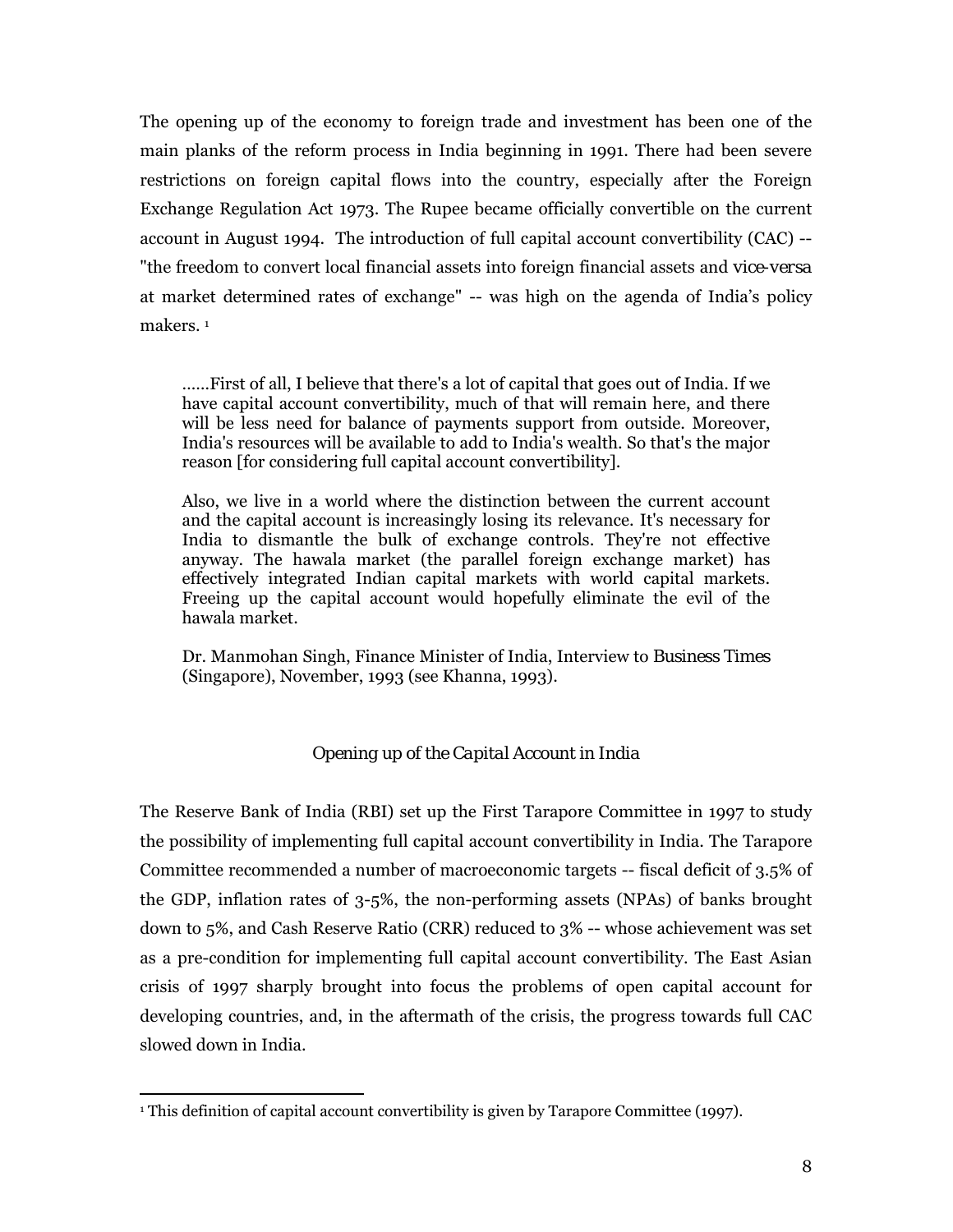The achievement of full capital account convertibility was back in the agenda of reforms in India in recent years. Consolidation of banks, comfortable position in foreign exchange reserves, and growth in exports are factors that helped in renewing the interest in liberalizing the capital account. In 2006, the RBI set up the Second Tarapore Committee to look into the question of full capital account convertibility. Two other committees were asked to determine the future course of reforms in India's financial sector: the High-Powered Expert Committee (HPEC) on making Mumbai and International Financial Centre headed by Percy Mistry, and the Committee on Financial Sector Reforms under the chairmanship of Raghuram Rajan. These committees have recommended the implementation of full capital convertibility in India.

It may be noted that although India has not yet implemented full capital account convertibility, a number of liberalization measures over the years have led to a high degree of openness in the country's capital account. According to Nachane (2007), there has been a 'creeping movement' in the direction of capital account convertibility. Most of the recommendations made by the first committee on capital account convertibility appointed by the Indian Government in 1997 under the chairmanship of S.S. Tarapore have already been implemented. Tarapore Committee had recommended that Indian companies could make direct investments in foreign companies to the tune of \$50 million. Not only that this recommendation has been implemented, the upper limit for foreign investments by Indian companies was raised from \$50 million to \$100 million in 2001-02. Further, in 2002-03, Indian companies were allowed to invest abroad as much as 100 per cent of their net worth within the overall monetary ceiling of \$100 million. In 2003-04, the monetary ceiling of \$100 million was removed, and Indian companies are now allowed to make foreign investments up to 100 per cent of their net worth (Pradhan, 2007, pp.24-25). Restrictions on end use of ECBs for rupee expenditures are removed, and exporters are allowed to retain 100 per cent of forex earnings in foreign currency accounts (Nachane, 2007).

From the 1990s, there has been a significant increase in capital flows to India. Portfolio investments made by Foreign Institutional Investors (FIIs) have rapidly expanded in India in recent years. Portfolio finance flows to India was relatively stable during the period between 1992 and 2003, but increased sharply in the years after. Favourable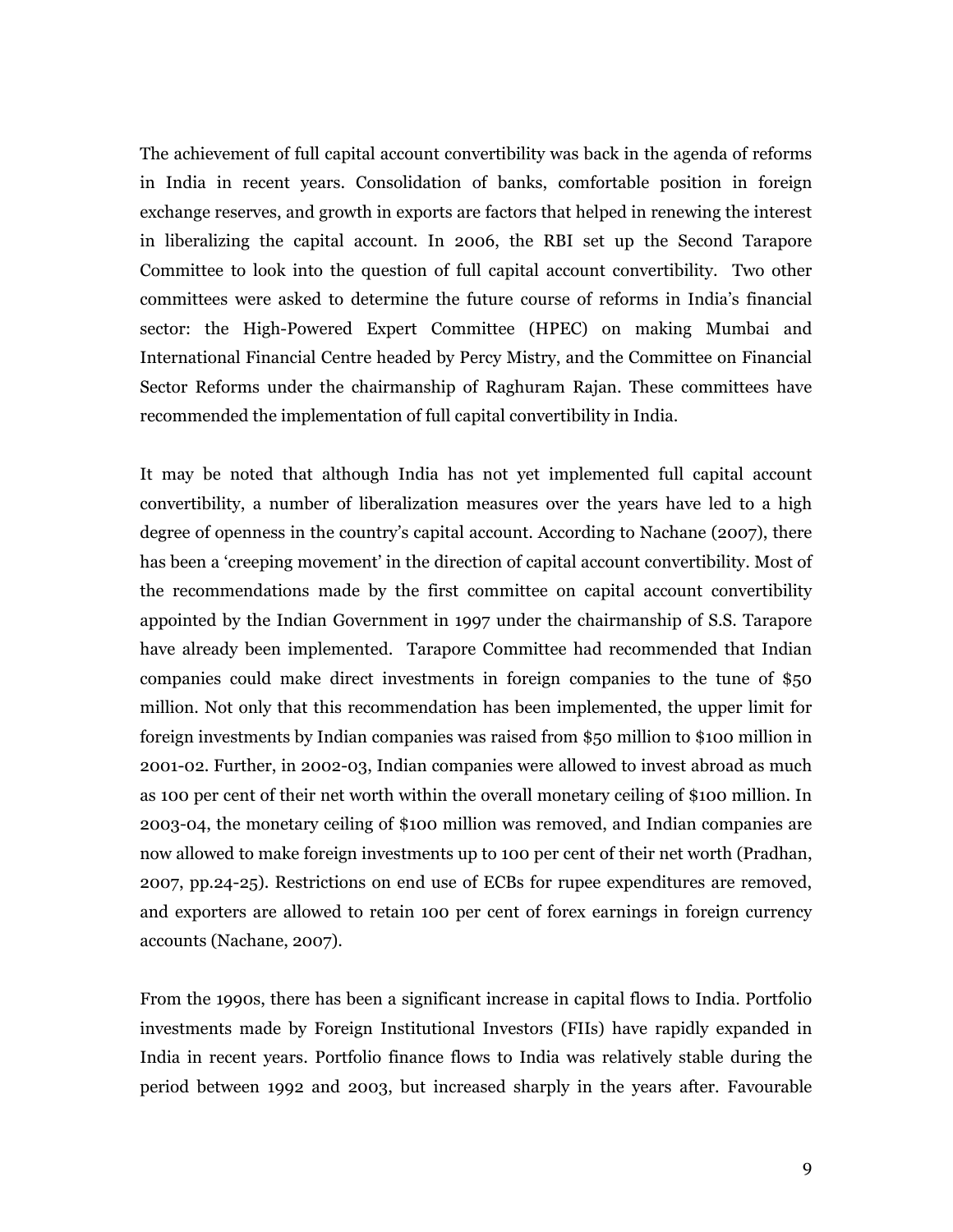government policies triggered these flows. The limits for FII investments were progressively raised through the 1990s; by September 2001, the aggregate FII investment limit was raised to match the cap for foreign investment in the respective sectors. FII investments were exempted from long-term capital gains tax in the Union Budget for 2003-04 (Chandrasekhar and Pal, 2006).

The cumulative net inflow of portfolio investment into India between 1990-91 and 2002-03 was US\$ 24263. In the next three years, that is, between 2003-04 and 2005-06, the cumulative flow of portfolio investments was US \$33184. Portfolio investments exceeded 60 per cent of total foreign investment (sum of foreign portfolio and direct investments) in India between 2003-04 and 2005-06. Compared to FDI, portfolio investments are more volatile and subject to 'sudden reversals' as occurred during the East Asian Financial crisis.2 Other important components of capital flows to India – External Commercial Borrowings (ECBs) and bank deposits by Non-resident Indians (NRIs) – are also highly short term in nature. In 2005-06, portfolio investments, ECBs and NRI deposits, all of which are short-term flows exhibiting high volatility, accounted for 67 per cent of total capital flows to India.

## *The Unfinished Reforms in the Capital Account*

For all the above-discussed liberalization measures, there are still some restrictions on capital flows into India. There are regulations on short-term borrowing and lending abroad, and limits on the investment in debt instruments by the FIIs. Indian nationals are restricted from making investments abroad, while foreign nationals cannot invest directly in the Indian debt or equity market. There are also restrictions to accessing the forward exchange market (Panagariya, 2008, p. 207).

While the Indian government, and notably the Finance Ministry, was in favour of a quick transition to a full capital account convertibility regime, speed breakers came in from three directions. They are: (i) scholarly discussion highlighting the perils of full capital account liberalization, (ii) political pressure, especially from left political parties, and (iii) a cautious approach to reforms from the Reserve Bank of India.

 $\overline{a}$ 

<sup>2</sup> On the volatility of portfolio flows, see the evidence given in Kohli (2001). See also Rao and Dutt (2006).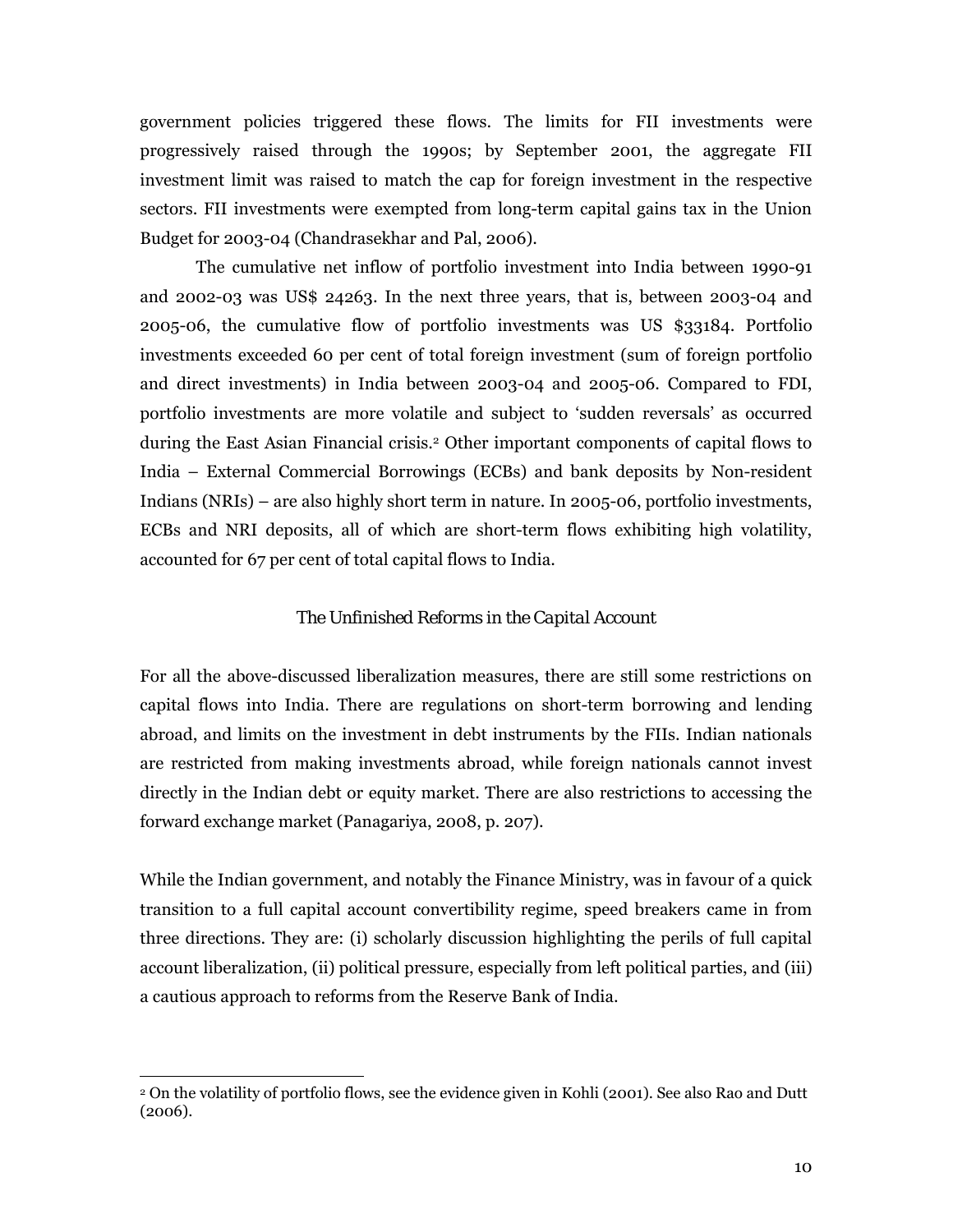#### *The Perils of Full Capital Account Liberalization*

The deluge of capital flows has generated new pressures on India's economic growth. Economists have pointed to a number of vulnerabilities arising in the event of India opting for full capital account convertibility. An important basis for much of the concerns around a fully open capital account is the well-known trilemma in international economics. That is, a country cannot simultaneously pursue the following three policies: an open capital account, flexible exchange rate and an independent monetary policy.

With increases in capital flows, there is the possibility of appreciation of Indian Rupee, which in turn will reduce the competitiveness of India's exports. The Reserve Bank of India has taken a policy decision to allow the value of the Rupee to be determined by market forces; it will influence the value of the Rupee only by purchase and sale of foreign exchange. During periods of heavy inflows of foreign capital – 1993- 95 and 1997-98, for instance – RBI has intervened in the market by purchasing dollars. This has resulted in a large accumulation of foreign exchange reserves. India's foreign exchange reserves increased from US\$4 billion in 1989-90 to US\$38.0 billion in 1999-00 and US\$151.6 billion in 2005-06.

Capital inflows and the accumulation of foreign exchange reserves have the effect of reducing the independence of monetary policy, especially with regard to the determination of interest rates. It was expected that the measures for financial sector liberalization would result in a reduction of interest rates in India, leading to a fall in the cost of capital and giving a positive impetus to investment and economic growth in the country. However, contrary to expectations, real interest rates have remained high in India (see Figure 4).

The inability to reduce interest rate is associated with the government's loss of autonomy in the determination of interest rates. Nachane (2005) points out that as the process of financial liberalization gathers momentum, the demand for bank deposits is determined by the 'spread' (between nominal interest rates on money and near money assets) rather than the level of nominal interest rates. Compared to the Central Bank, market forces have a greater say on the on the determination of spread. Also, with financial liberalization, the link between monetary and macroeconomic variables is weakened, leaving the monetary authorities with less scope for intervening in the real markets (Nachane, 2005).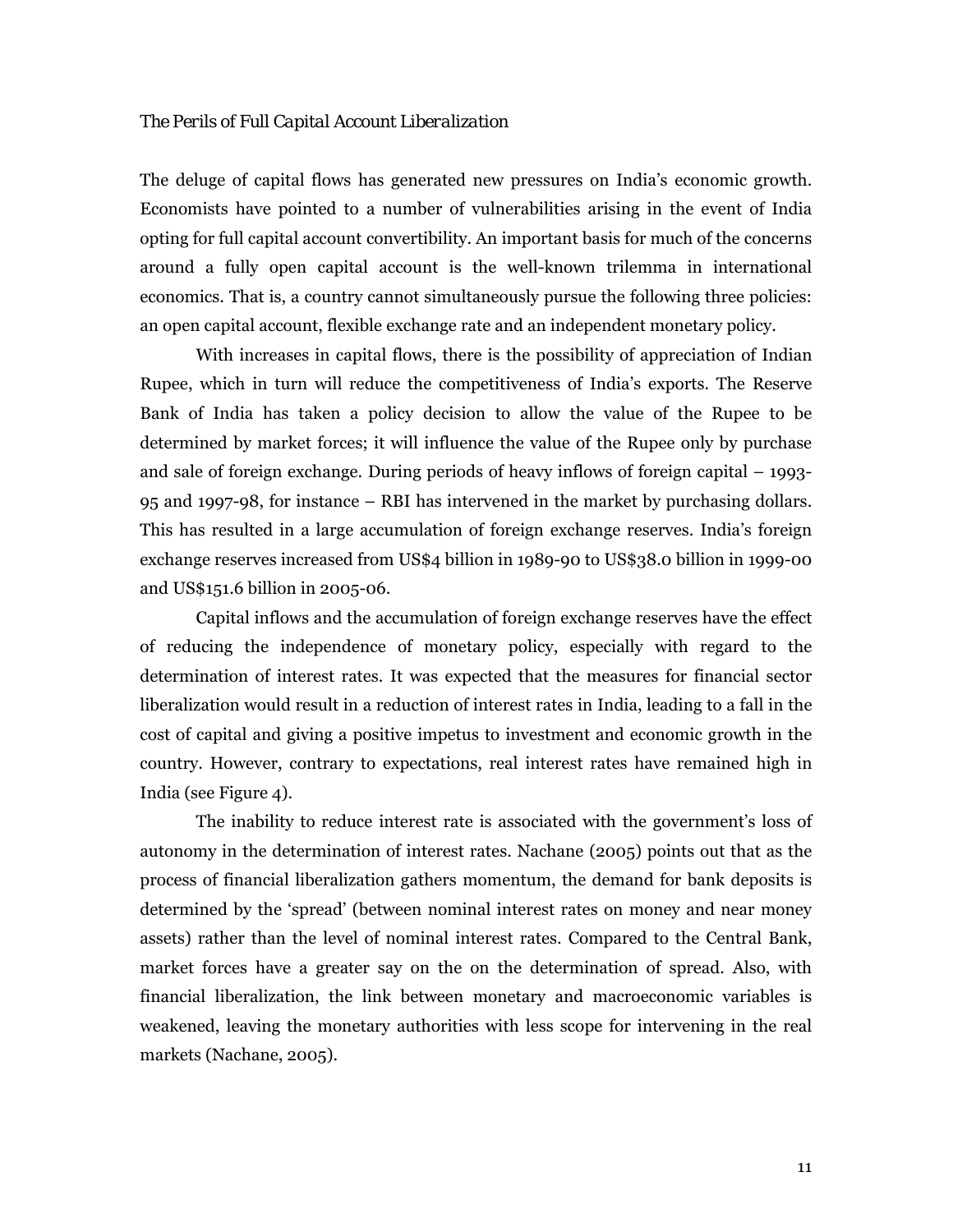More importantly, in a period of liberalized capital flows, the lowering of interest rates on government securities will raise the possibility of major capital outflows from the country. According to the uncovered interest rate parity (UIP) formula,  $i = i^* + (\varepsilon/e)$  $+$  ρ implying that the domestic interest rate, i, is tied to the foreign rate, i<sup>\*</sup>, the expected growth rate of the nominal exchange rate,  $\varepsilon/e$  (where  $\varepsilon/e$ : expected depreciation,  $\varepsilon$ , normalised by the current spot rate, e), and a risk premium, ρ. The equation suggests that for given i<sup>\*</sup>,  $\varepsilon$ , and  $\rho$  in an open capital market, "the domestic interest rate, i, is unlikely to fall below the sum of the terms on the right-hand side, which can amount to tens of percentage points" (Taylor, 2006, p.4). The equation also indicate an inverse relation between e and i: as the exchange rate gains in strength, there will be pressures on the interest rate to go up (Taylor, 2006).

To offset the increase in liquidity following the accumulation of dollar reserves, the RBI sterilizes its intervention by open market sale of securities: by issuing interest bearing securities to the banks and the banks, in return, transferring currency (Rupee) to the RBI. This sterilization operation which increases the supply of interest bearing securities pushes interest rates upward (Subramanian, 2007).

Patnaik (2007) points out that government intervention in India to stabilize the exchange rate also had the effect of maintaining the boom in the stock markets. Foreigners will be encouraged to hold local currency assets as long as the returns on these assets exceed the sum of the returns on the foreign currency assets and the risk premium. As the demand for local currency (Rupee) assets builds up and the government intervenes to stabilize the exchange rate, foreign exchange reserves held by the RBI continue to rise. However, with the expansion of foreign exchange reserves, the Rupee strengthens and becomes less vulnerable to a currency collapse; consequently, the marginal risk premium associated with holding the Rupee falls, inducing further capital flows and further addition of foreign exchange reserves. The economy incurs a cost on account of stabilization operations of the Central Bank. This cost arises from the difference between the returns earned by foreign investors who bring in finance to the country and the returns to the RBI through holding the reserves (Patnaik, 2007).

Another fall out of the Reserve Bank of India policy of sterilizing the huge capital flows has been an increase in the domestic firms' borrowings in foreign currency. For the domestic firms, borrowing from abroad offers the twin advantages of lower interest rates abroad and protection from losses on account of Rupee depreciation (due to the RBI policy of holding the currency). In other words, sterilization of foreign capital inflows is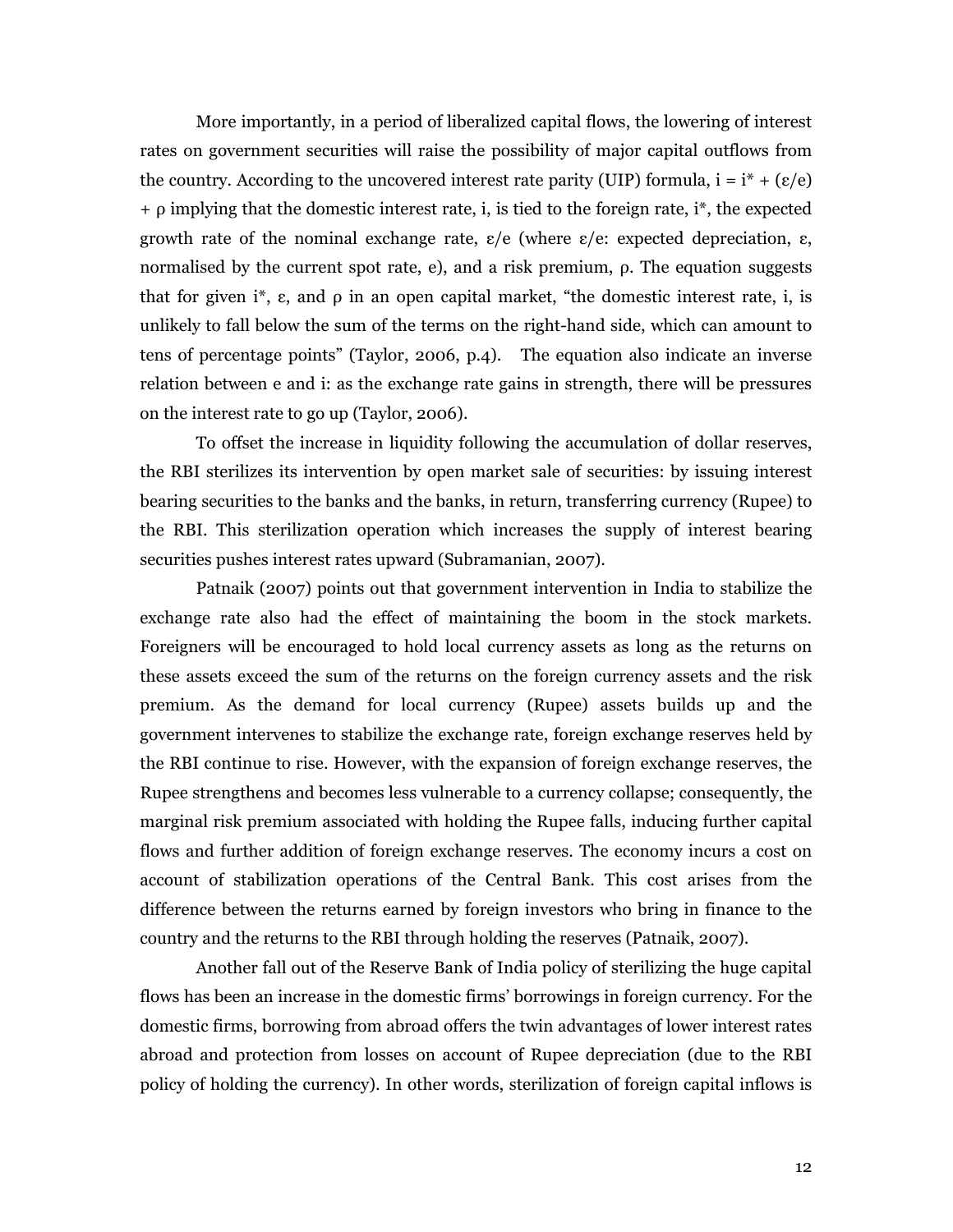in effect a "subsidy to domestic borrowers of foreign currency." But the increase in foreign currency liabilities of domestic firms presents another important problem. Any exchange rate devaluation will then have a much limited impact on the revival of domestic demand. While devaluation will positively affect demand by making exports cheaper, it will negatively affect the balance sheets of domestic firms as the firms' debt servicing in Rupee terms will significantly go up following devaluation (Subramanian, 2007).

# Figure 4: *Average Annual Rates of Nominal Interest, Inflation and Real Interest in India, 1990-91 to 2002-03, in per cent*



*Notes:* Inflation rate at 1993-94 prices *Source:* Rakshit (2003) based on Reserve Bank of India Handbook

While the academic discussion pointed to the many dangers in a quick transition to a fully liberalized capital account, there was also political pressure on the Congress-led United Progressive Alliance (UPA) government to go slow on the reform measures. The Reserve Bank of India too adopted a cautious approach in liberalizing capital flows into India. This policy stance of the Central Bank is evident in the opinion expressed by its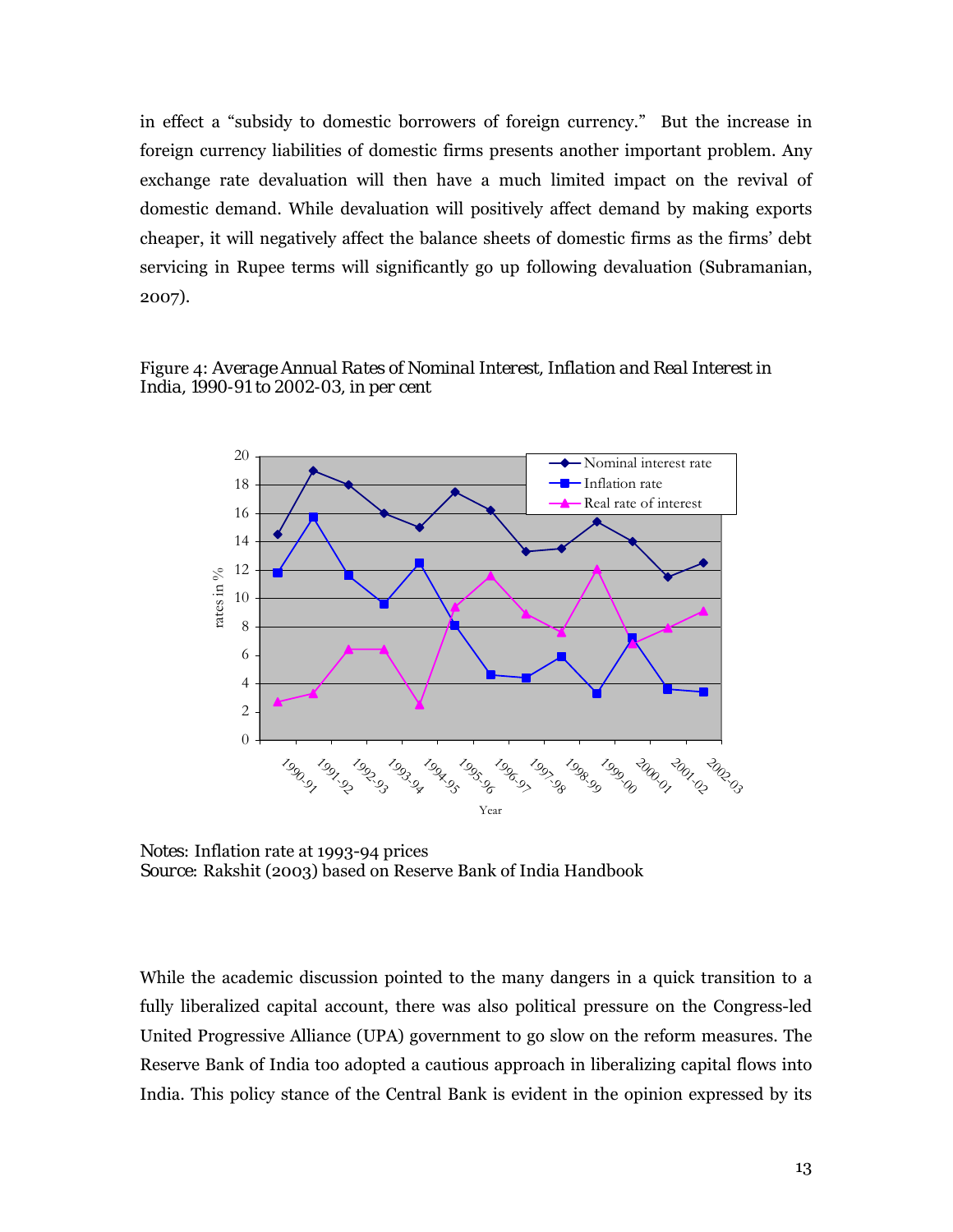Governor (Dr. Y. V. Reddy) that '---there is merit in presuming that the [capital] flows are temporary till there is a reason to judge them to be permanent' (Reddy, 2005). He further adds:

……In brief, given the adverse international experience with unfettered capital account liberalization, we have been risk averse and have adopted a policy of active management of the capital account. ….Since non-debt creating flows are dominating, the emphasis [in India] is on encouraging inflows through foreign direct investment, and enhancing the quality of portfolio flows by strict adherence to what may be described as 'Know Your Investor' principle…..Further, prudential regulations over financial intermediaries, especially over banks, in respect of their foreign exchange exposures and transactions are a dynamic component of management of capital account as well as financial supervision.

---Dr. Y. V. Reddy, Governor, Reserve Bank of India, Lecture given in June 2005 (see Reddy, 2005).

To summarize: Although the proposal for capital account liberalization was mooted in India in the early 1990s itself, the country has not yet embraced full liberalization. As the events unfold during the current crisis, it is clear that India's financial system has done itself a favour by avoiding too high an exposure to international capital markets. At the same time, there is already high degree of openness in India's capital account, and this has created vulnerabilities in the country's real economy. We turn to these issues in the next section.

#### **IV. The Way Forward: The Need for a Revival of Domestic Demand**

To understand the ongoing industrial recession in India, it is important to review certain aspects of industrial growth in India during the 1990s and 2000s. To begin with, the annual rate of growth of manufacturing incomes in India is seen to have declined in the period 1991-92 to 2004-05 compared to the period 1980-81 to 1990-91 (see Table 3). If we consider manufacturing sector growth in the whole period after 1991-92, a clearer picture emerges (see Figure 5). Growth over the previous year of manufacturing sector in India was negative in 1991-92 and only 4.1 per cent in 1992-93. Year-on-year growth of manufacturing sector rose to very high levels in the next three years, peaking at 14.9 per cent in 1995-96. These were also the initial years of liberalization in India. However, India's manufacturing sector entered a period of relative stagnation in growth in the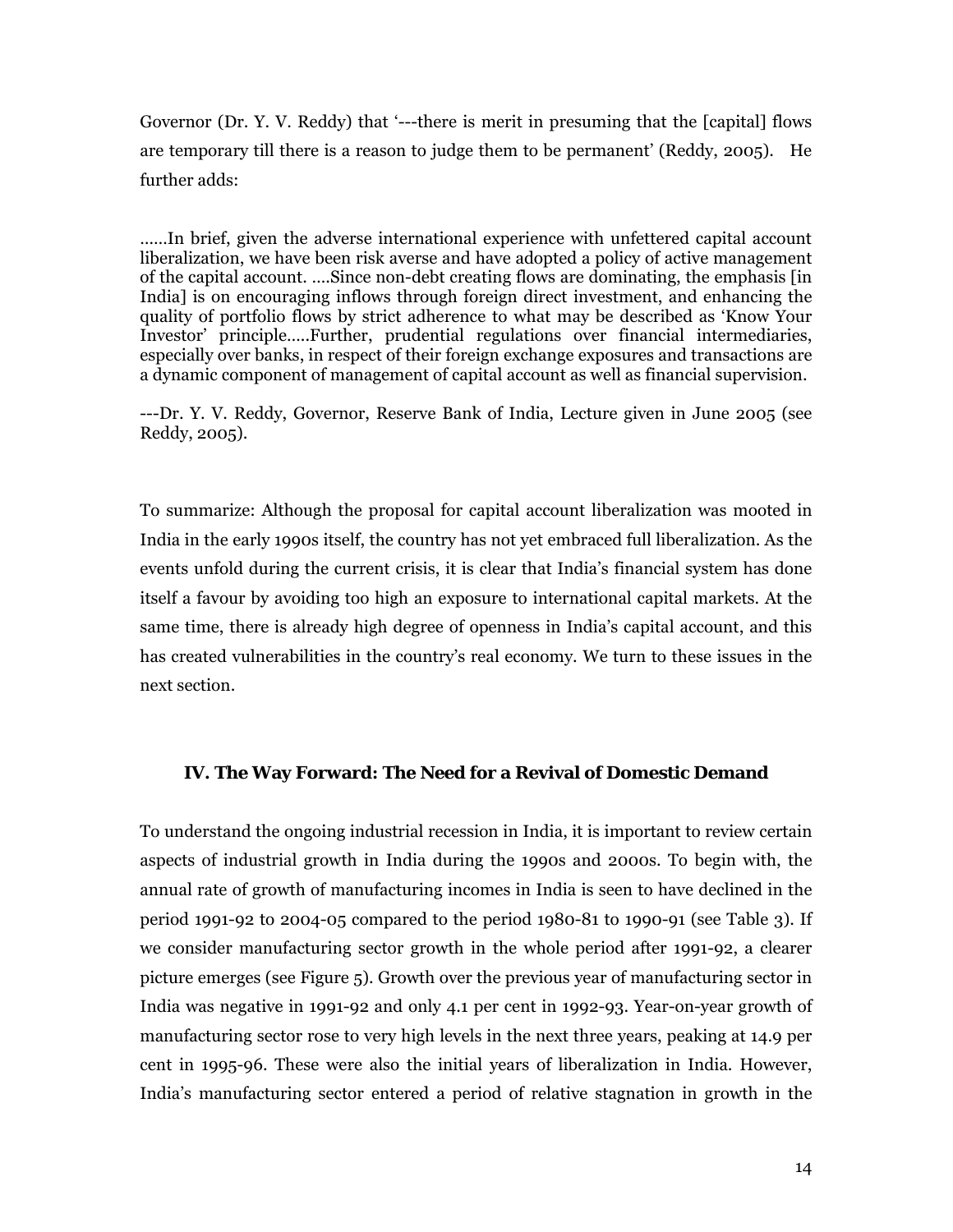period between 1996-97 and 2001-02. Growth of manufacturing sector appears to have climbed to higher levels again after 2002-03 (see Figure 5).

Secondly, industrial growth in the post-1980 period has had a poor record in employment generation. Only 484,000 jobs were generated in India's registered factory sector in the 1980s -- the decade of "jobless growth" in Indian industry (Thomas, 2002). Several explanations have been offered for the adoption of capital-intensive production techniques in the 1980s. They include the introduction of job security regulations in the late 1970s, the increase in real wages in the 1980s, and the intensive use of the "overhang" of employment that existed in the 1970s (Fallon and Lucas, 1993; Ahluwalia, 1991; Ghose, 1994; Nagaraj 1994). Compared to the 1980s, manufacturing growth in the early part of the 1990s was more employment generating (Thomas, 2002). However, there is clear evidence of a decline in manufacturing employment in India in recent years (see Table 4 and Figure 6). Factory sector employment in India was 10.1 million in 1997- 98 but it declined to 7.9 million in 2003-04. Correspondingly, employment in India's organized sector (of which factory sector is a component) declined from 28.2 million in 1997-98 to 26.5 million in 2003-04 (Table 4).

The above discussion on employment trends has been limited to organized sector employment, particularly employment in the factory sector (consisting of establishments employing 10 or more workers). It may be noted here that, in India in 2003-04, only 7.9 million worked in the factory sector and 26.5 million in the organized sector as a whole. However, in 2004-05, India's total workforce numbered 457.9 million, of which 258.7 million were employed in agriculture and allied activities. Employment in the manufacturing sector (organized and unorganized) was 55.9 million in 2004-05 (Sundaram, 2007, p.3127). Clearly, factory sector and organized sector employees account for a small share of India's total work force. What has been the Indian experience in the 1990s and 2000s in regard to overall employment generation?

Estimates based on data from National Sample Survey (NSS) indicate that the generation of non-agricultural employment was relatively fast in the 1980s (although growth of factory sector employment was slow in this decade). Compared to the 1980s, growth of agricultural and non-agricultural employment slowed down in the 1990s. The 1980s were a period in which the growth of agricultural and non-agricultural wages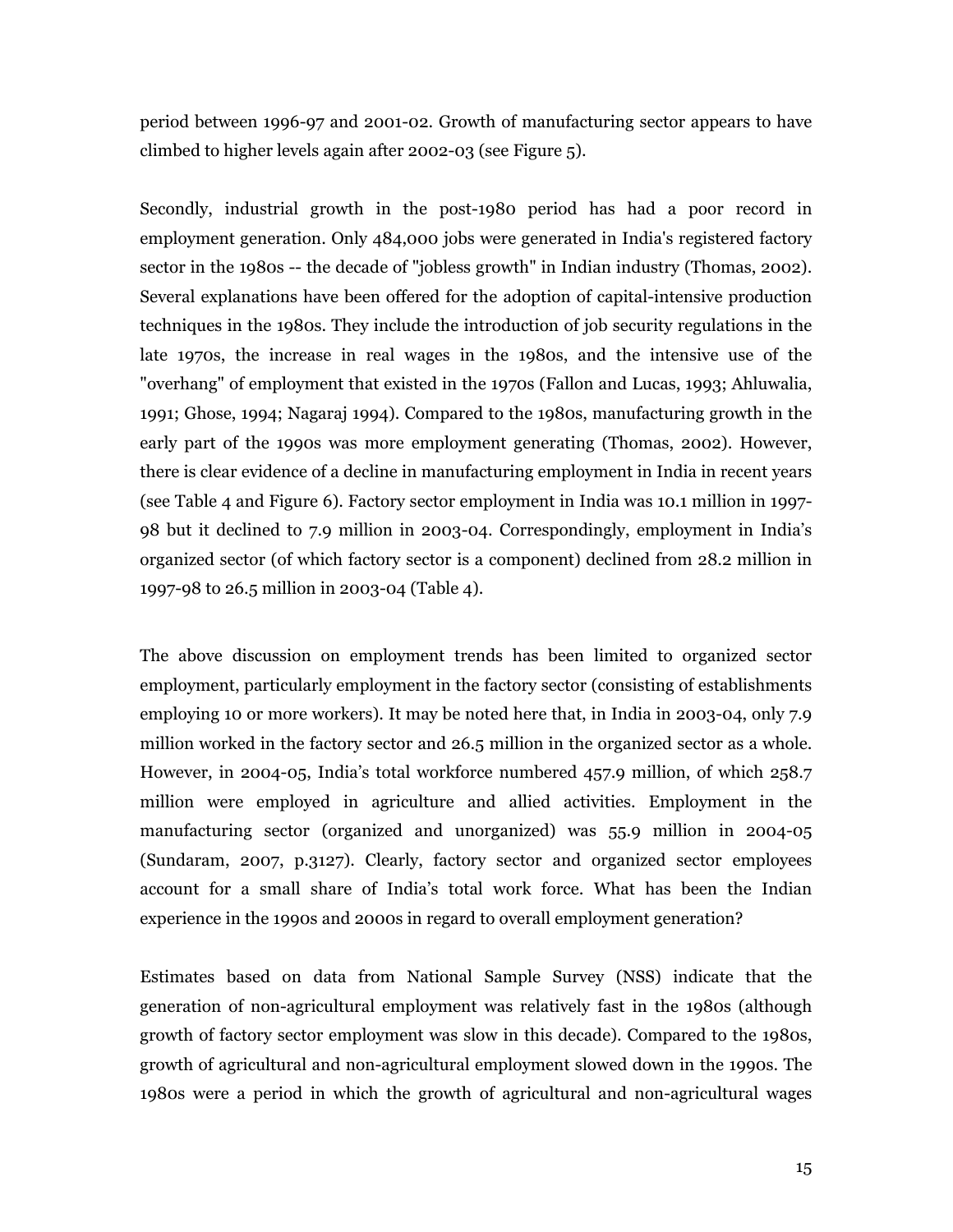showed a significant turn around. This decade also witnessed considerable reduction in poverty. Compared to the 1980s, growth of wage rates and reduction of poverty proceeded at a slower rate in the 1990s.

NSS estimates of employment for the years 1999-00 and 2004-05 show that there was a revival of growth of employment during this period. Sundaram (2008) also points out that the size of the organized sector workforce in India as measured by the unit record data from NSS is higher than the widely-used estimates from Directorate General of Employment and Training. At the same time, however, studies have shown that the increase in employment was largely in low value-adding jobs. Even within the organized sector workforce, 33 to 57 per cent did not enjoy adequate social security protection, and they could be labelled as informal workers (Sundaram, 2008). Sundaram (2007) estimates that between 1999-00 and 2004-05, labour productivity declined in most sectors of the economy, and growth of real wages slowed down in rural India and actually declined in urban India. According to Sundaram (2008), the period 1999-00 and 2004- 05 was also one in which the pace of poverty reduction clearly slowed down in urban India. This general picture about employment generation, labour productivity growth, real wages growth, and poverty reduction in the 1990s and 2000s provides a backdrop for understanding the demand-side factors underlying India's recent industrial growth.

We also have some evidence on the growth performance of India's unorganized sector manufacturing. A plot of incomes from registered and unregistered sectors over the period from 1950-51 to 2002-03 clearly indicate a growing divergence in growth of incomes from the registered and unregistered sectors. The unregistered sector consisting small-scale enterprises are lagging behind in growth especially after the 1980s. Further, we have evidence from various reports of National Sample Survey Organization (NSSO) for three time-points: 1994-95, 2000-01 and 2005-06. Table 5 shows that the growth in the number of unregistered enterprises and unregistered sector workers was rather fast between 1994-95 and 2000-01, which was also the early phase of economic reforms in India. However, during the period between 2000-01 and 2005-06, growth of unregistered sector enterprises and workers slowed down considerably. The annual compound rate of growth of unregistered sector workers was negative during this period (see Table 5)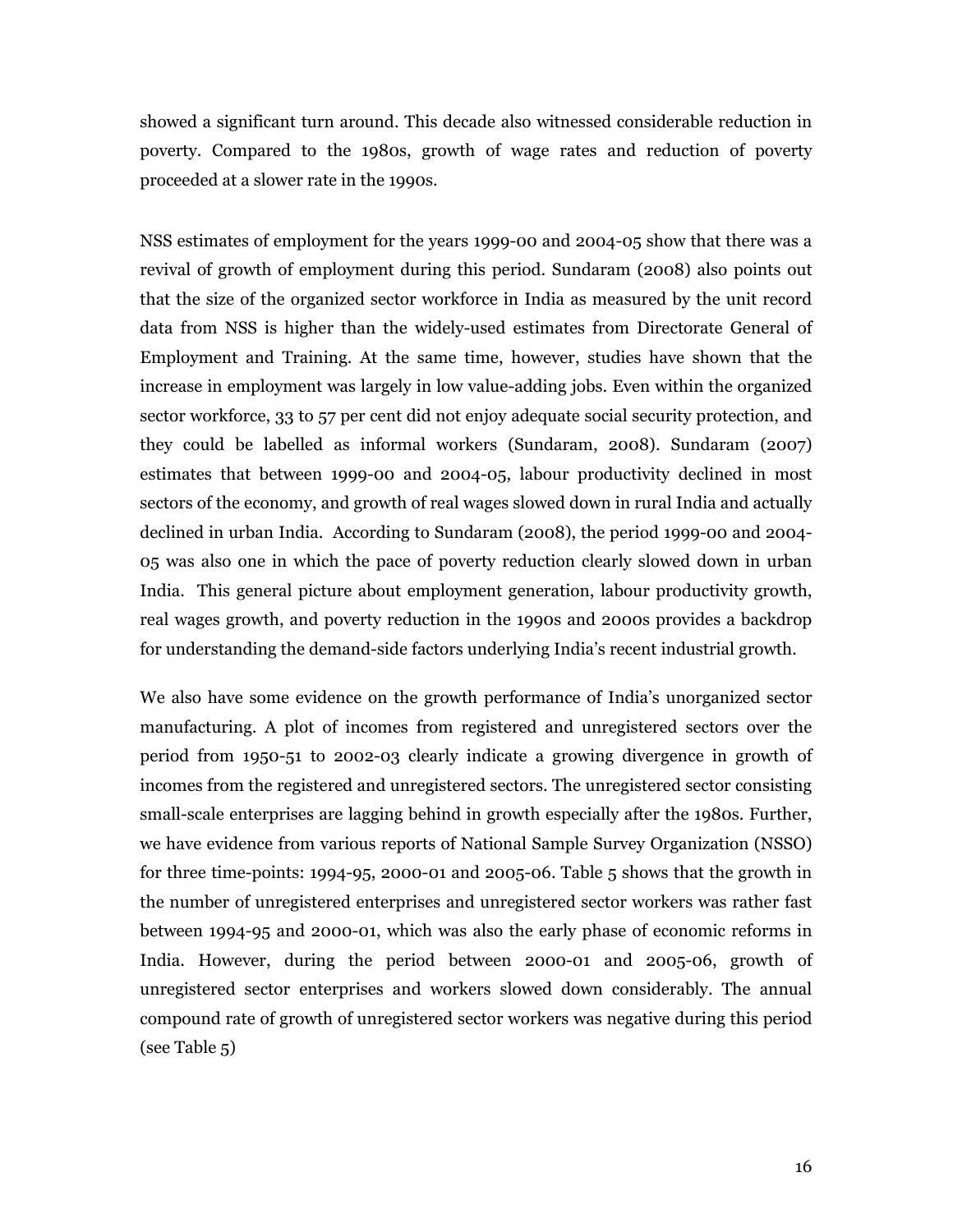|                    | Agriculture | Manufacturin<br>g | Services &<br>construction | GDP |
|--------------------|-------------|-------------------|----------------------------|-----|
| 1950-51 to 1959-60 | 2.8         | 6.2               | 4.4                        | 3.7 |
| 1960-61 to 1969-70 | 1.5         | 4.8               | 4.9                        | 3.2 |
| 1970-71 to 1979-80 | 1.7         | 4.9               | 4.4                        | 3.4 |
| 1980-81 to 1990-91 | 3.2         | 7.5               | 6.6                        | 5.5 |
| 1991-92 to 2004-05 | 2.5         | 6.7               | 7.9                        | 6.1 |

Table 3: *Average Annual Rates of Growth of Major Sectors of Indian Economy, 1950-51 to 2004-05, in per cent* ÷.

*Notes:* Rates of growth are calculated by semilogarithmic regression.

All growth rates are statistically significant at less than 5 per cent level.

*Source*: Calculations based on *National Accounts Statistics* published by Central Statistical Organization (CSO), available from *Economic and Political Weekly* Research Foundation (EPWRF) and

<http://www.rbi.org.in/scripts/AnnualPublications.aspx?head=Handbook%20of%20Statist  $i$ cs%20on%20Indian%20Economy>

| Table 4: Employment in India's Factory Sector and Organized Sector, various years, |  |
|------------------------------------------------------------------------------------|--|
| numbers in millions                                                                |  |

|         | <b>Factory Sector</b> | <b>Organized Sector</b> |
|---------|-----------------------|-------------------------|
| 1960    | 3.8                   |                         |
| 1970    | 5.0                   | 17.8                    |
| 1981-82 | 7.9                   | 23.8                    |
| 1991-92 | 8.3                   | 27.1                    |
| 1997-98 | 10.1                  | 28.2                    |
| 2003-04 | 7.9                   | 26.5                    |

*Sources:* Annual Survey of Industries*,* various issues*, Handbook of Statistics on Indian Economy, Reserve Bank of India, from < www.rbi.org.in>*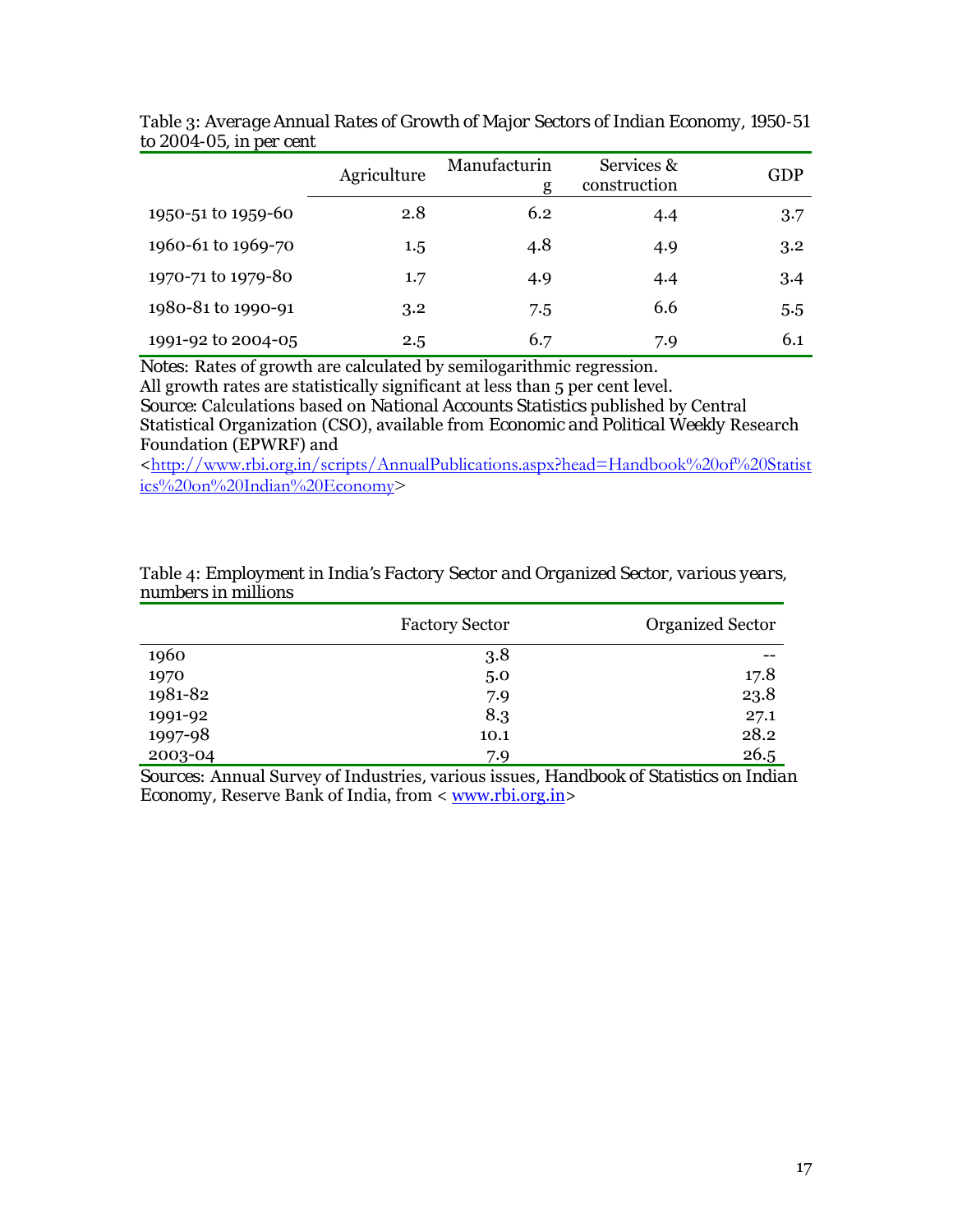Figure 5: *Rates of Growth over the Previous Year of India's Total GDP and Manufacturing GDP at Factor Cost (at Constant 1999- 00 Prices), 1991-92 to 2006-07* 



*Notes:* GDP is Gross Domestic Product. The figures for 2005-06 and 2006-07 are based on quick estimates and revised estimates respectively.

Source: *National Accounts Statistics* published by Central Statistical Organization (CSO), available from Reserve Bank of India website.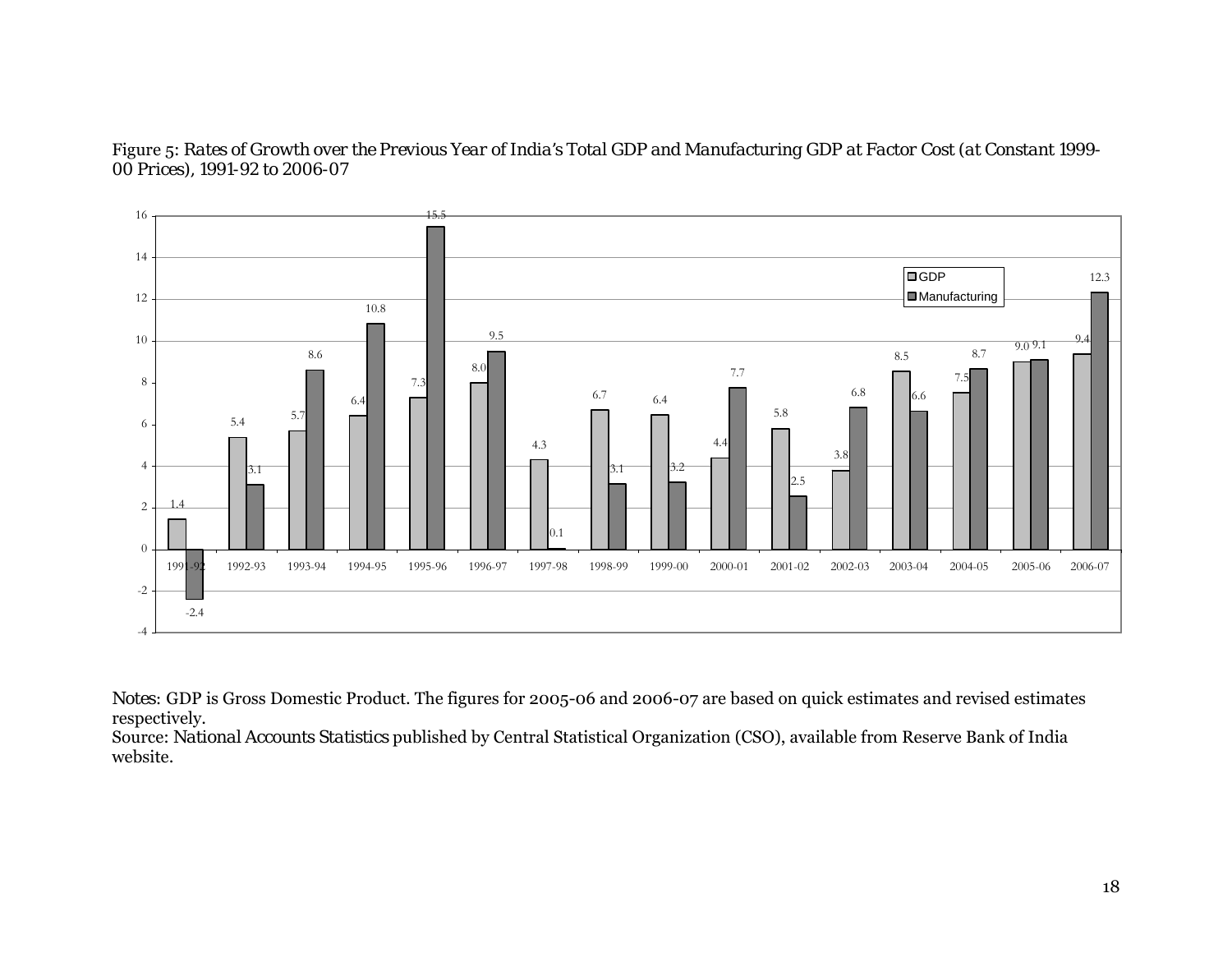

Figure 6: *Employment in India's Factory Sector, 1981-82 to 2003-04, numbers in millions* 

*Source:* Annual Survey of Industries, various issues.

Table 5: *Compound Annual Rate of Growth of Enterprises and Workers, Unorganized Manufacturing Sector in India, in %* 

|                                        | Rural   | Urban   | Total |  |  |  |  |
|----------------------------------------|---------|---------|-------|--|--|--|--|
| <b>Estimated Number of Enterprises</b> |         |         |       |  |  |  |  |
| 1994-95 to 2000-01                     | 2.16    | 4.07    | 2.71  |  |  |  |  |
| 2000-01 to 2005-06                     | 0.32    | $-0.58$ | 0.05  |  |  |  |  |
| <b>Estimated Number of Workers</b>     |         |         |       |  |  |  |  |
| 1994-95 to 2000-01                     | 1.35    | 2.83    | 1.86  |  |  |  |  |
| 2000-01 to 2005-06                     | $-0.44$ | $-0.17$ | -0.35 |  |  |  |  |

*Source*: National Sample Survey (NSS) Report No. 524, 62nd Round (2005-06), Statement 5, p.24.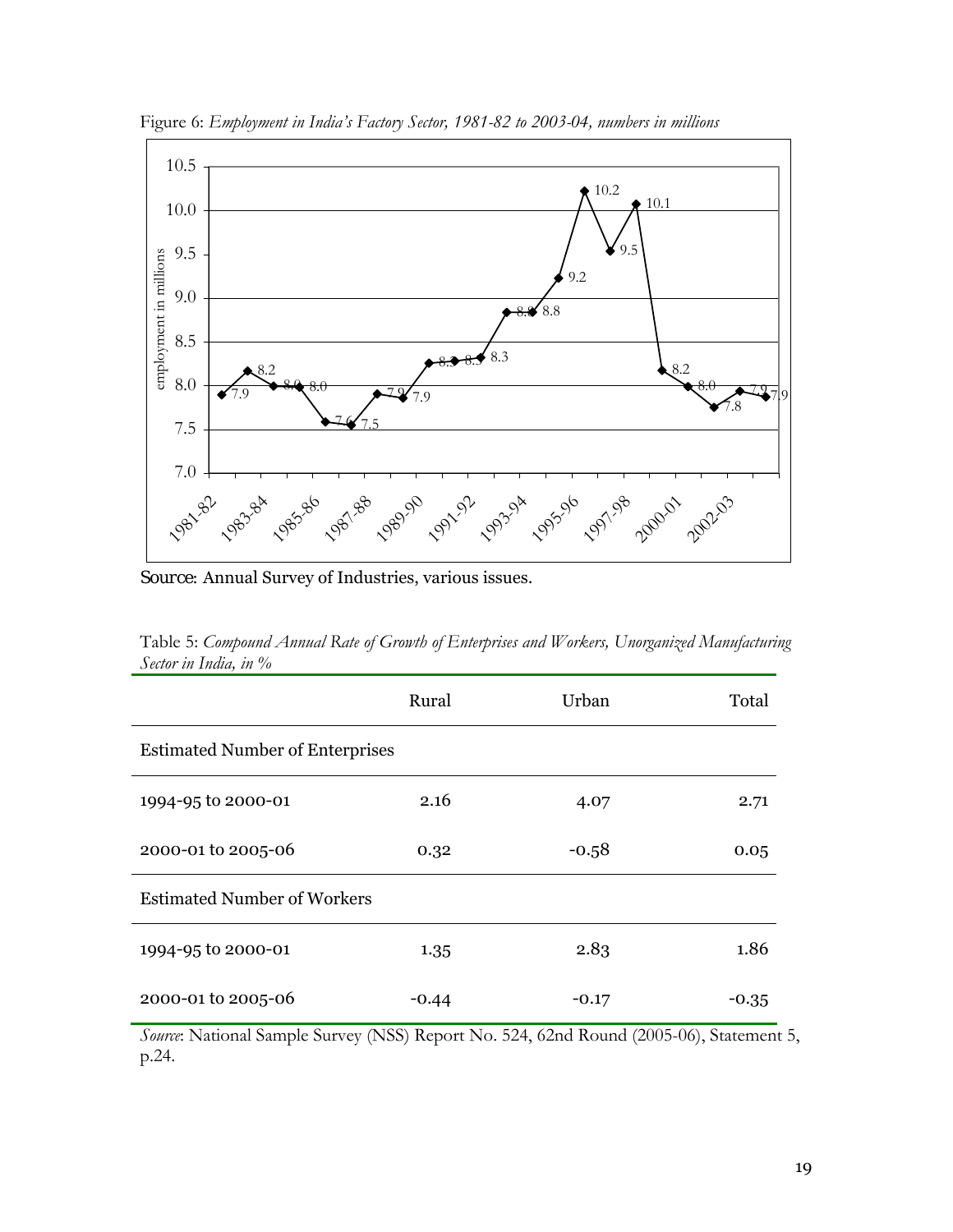#### *Credit Policy Reforms and Industrial Growth*

How has the monetary policy fared with respect to increasing credit availability in the Indian economy, particularly for the industrial sector? After all, the key objective of the monetary-fiscal reform package in India introduced in the 1990s was to restrict the flow of bank's funds to the Government by *fiat* and thereby free a larger volume of resources for credit creation. However, the Indian experience, so far, with respect to increasing credit creation in the economy has not been very encouraging.

First, RBI (2003) points out that the "simultaneity of the processes of money and credit creation" was weakened in India during the 1990s. As the share of foreign assets of the banking sector in M3 rose, the share of domestic credit in M3 correspondingly declined: from 115.7 per cent in 1989-90 to 89.6 per cent in 2001-02 (RBI, 2003, p. V-14). More importantly, even after the monetary-fiscal reforms, net bank credit to the Government as a proportion of total domestic credit did not decline in the 1990s compared to the 1980s and 1970s. Although the net Reserve Bank support to the Government declined, investments by the banking system in government securities showed an upward trend. Therefore, even as Statutory Liquidity Ratio (SLR) was brought down to 25 per cent, scheduled commercial banks' investments in government securities increased from 25.3 per cent of deposits as in March 1990 to 37.3 per cent of deposits in March 2002 – that is, almost 12 percentage points above the statutory requirements (RBI, 2003, p. V-14). At the same time, credit disbursed by scheduled commercial banks showed a deceleration in growth during the years between 1996-97 and 2001-02 (growing at 15.1 per cent compared to 19.5 per cent during the years between 1992-93 to 1995-96) (RBI, 2006, p.130).

Several factors originating from demand and supply side have been attributed to the slowdown in bank credit in the second half of the 1990s. On the supply side, banks have been highly risk averse in regard to expanding their loan portfolio. The introduction of prudential norms in the mid-1990s, which revealed relatively high level of nonperforming assets (NPAs) with banks, and the revised requirements of capital adequacy ratio (8.7 per cent at end-March 1996) were factors that limited bank's ability to lend (RBI, 2006, p.130). Given the constraints they faced, banks found that government securities, which offer risk-adjusted returns, are an attractive option for investments. Consequently, banks' investments in government securities continued to rise even after the withdrawal of SLR requirements.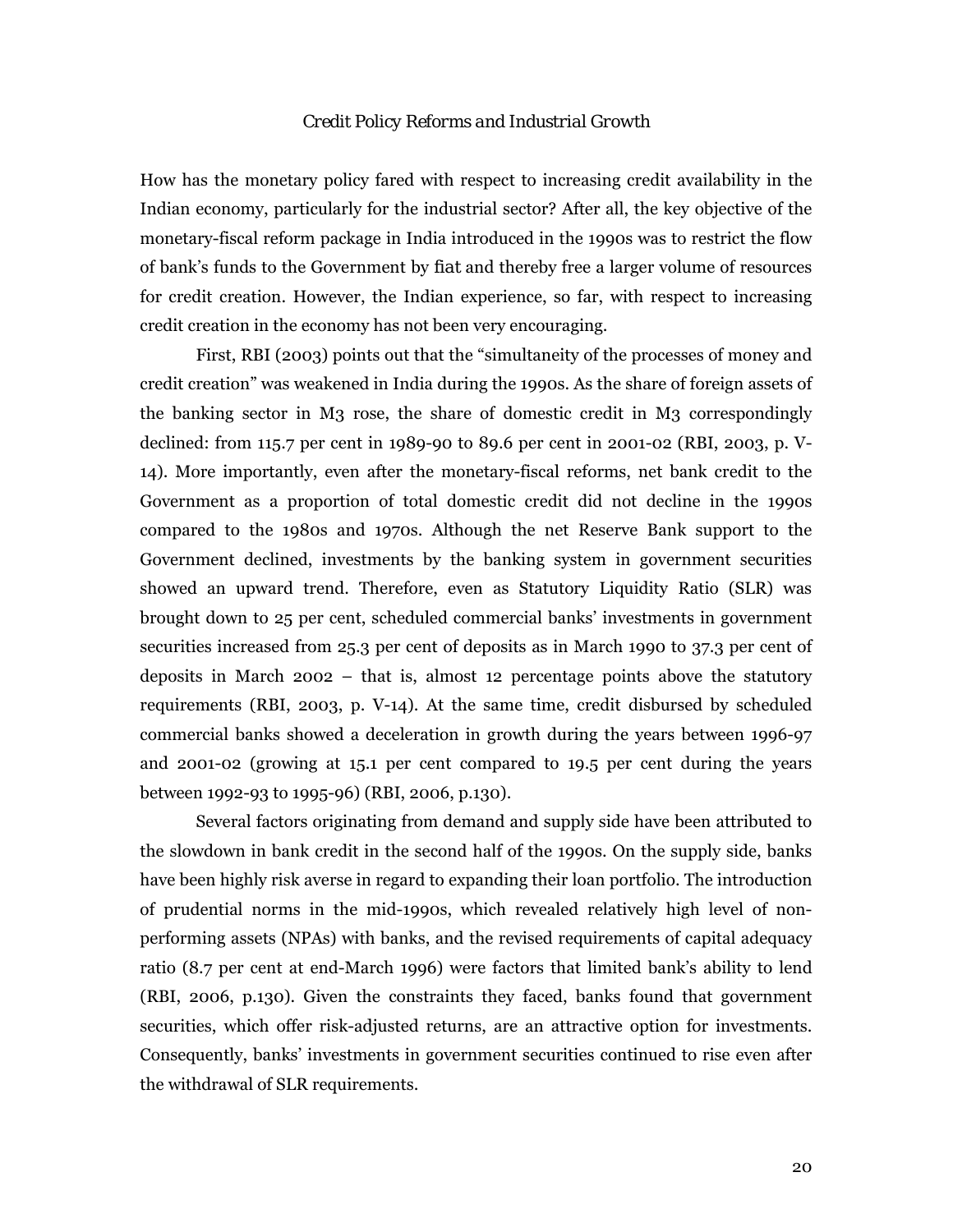At the same time, there were many demand-side factors too that constrained credit expansion of banks. During the latter part of the 1990s, India's corporate sector was facing intense competitive pressures and, as a consequence, focussed its energies on restructuring rather than expansion of existing capacities. As part of their restructuring plans, Indian firms began to meet their financing needs increasingly through retained earnings and less through borrowings. Improvements in corporate profitability during this period also aided this trend. Debt-equity ratio of the corporate sector declined from an average of 85.5 per cent during the period from 1990-91 to 1994-95 to 65.2 per cent during the period from 1995-96 to 1999-2000 (RBI, 2006, p.130). Another reason for the slow growth of credit demand was the rise in real interest rates. Despite the reduction in cash reserve ratio (CRR), bank rate and reverse repo rate as part of an accommodative monetary policy pursued by the RBI, nominal interest rates in India refused to climb down. This, along with the falling inflation rate resulted in rising real interest rates. Industrial slowdown during the period from 1996-97 to 2001-02 was another reason for the reduced demand for bank credit during this period (RBI, 2006, p.130).

India's corporate firms now have improved access to the domestic and international capital markets, and this is yet another factor behind the slow growth of demand for bank credit. Indian companies have raised large capital through the issue of commercial paper, external commercial borrowings (ECBs), global depository receipts (GDRs) and American depository receipts (ADRs) (see Table 6).

 As Table 7 shows, credit channelled to the industrial sector was at a slower pace during the 1990s and through the period 2000-01 to 2004-05 compared to the 1980s. As a proportion of total outstanding credit, credit extended to the industrial sector fell down considerably, from 48.7 per cent as in March 1990 to 38.8 per cent in March 2005. There was a similar decline in agriculture's share in total outstanding credit (see Table 8). It is important to note that while the shares of agriculture and industrial sectors in total bank credit in India declined between 1990 and 2005, the corresponding share of personal loans and professional services showed an increase, from 9.4 per cent to 27 per cent. Especially noteworthy is the fast growth of housing loans during this period, whose share in total credit rose from 2.4 per cent in March 1990 to 11 per cent in March 2005 (see Table 8).

There was a significant drop in credit channelled to the priority sectors. As a proportion of non-food gross bank credit, priority sector advances declined from 40.1 per cent in March 1990 to 36.3 per cent in March 2006 (see Table 9; see also Tables 10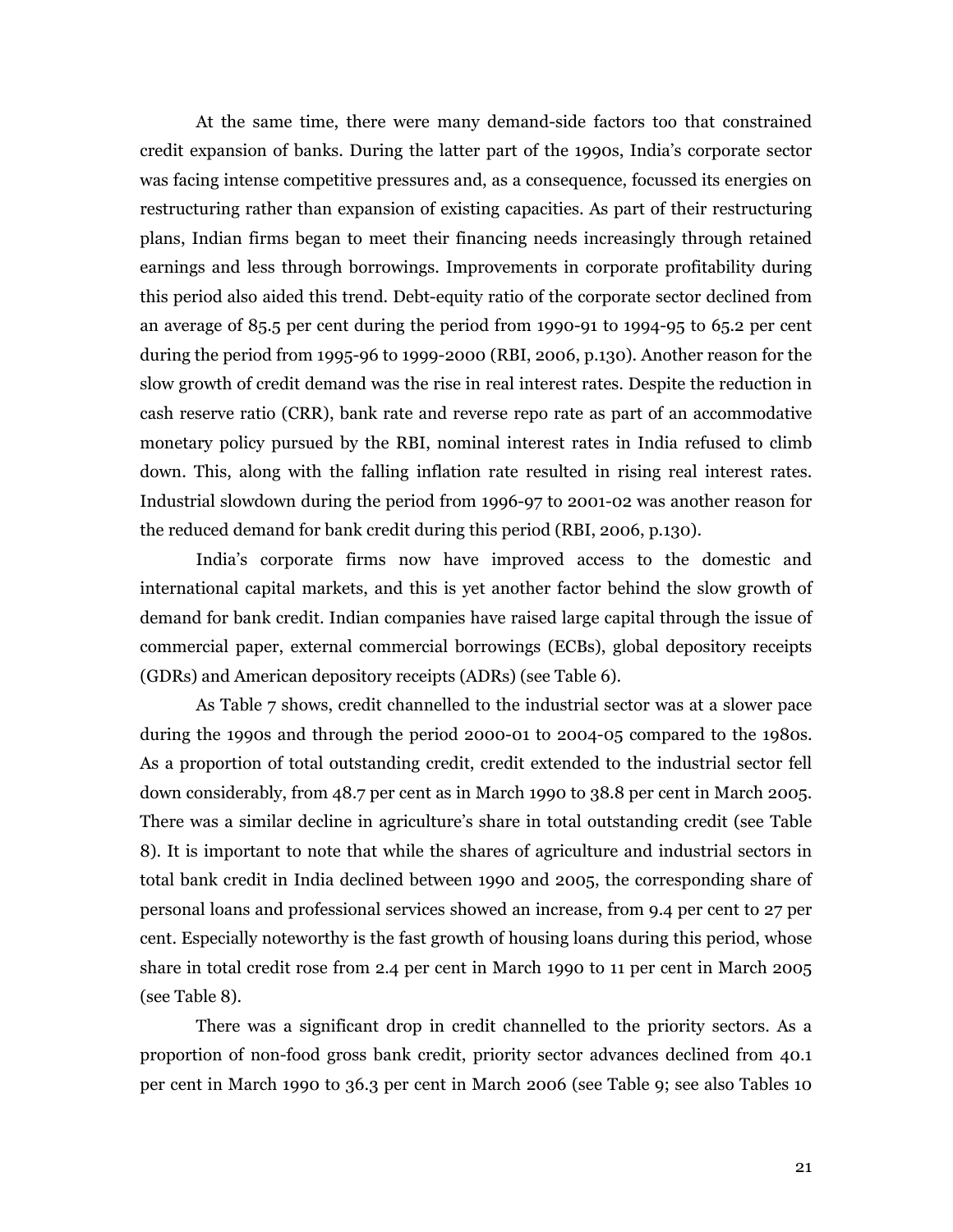and 11). Within the priority sector advances, the share of agriculture fell from 40.9 per cent in March 1990 to 33.8 per cent in March 2006 (RBI, 2006, p.134). Going by various indicators, it is clear that credit flow to the small scale industry (SSI) sector has clearly decelerated in recent years. Average annual growth of advances to the SSI sector slowed down from 13.6 per cent during the 1990s to 9.5 per cent during 2001-06. The share of the SSI sector in total priority sector advances fell from 44 per cent in March 1998 to 18 per cent in March 2006. The proportion of SSI credit in net bank credit (NBC) was 15.7 per cent in March 1990 but declined to 8.6 per cent in March 2004 (RBI, 2006, p.139).

| Year    | Capital<br>Issues | ADR/GDR<br><b>Issues</b> | External<br>Commercial<br><b>Borrowings</b> | Issue of<br><b>CPs</b> | Financial<br>Assistance<br>by FIs<br>(net) | Retained<br>earnings | Depreciation<br>Provision |
|---------|-------------------|--------------------------|---------------------------------------------|------------------------|--------------------------------------------|----------------------|---------------------------|
| 1997-98 | 2,171             |                          | 14,028                                      | 854                    |                                            | 6,873                | 11,312                    |
| 1998-99 | 2,484             |                          | $-2,504$                                    | 3,270                  | --                                         | 4,517                | 12,944                    |
| 1999-00 | 2,350             | 2,144                    | 2,993                                       | 893                    | --                                         | 4,678                | 14,710                    |
| 2000-01 | 2,505             | 3,433                    | $-3,182$                                    | 183                    | 9,084                                      | 5,186                | 15,759                    |
| 2001-02 | 1,951             | 1,528                    | $-11,308$                                   | 1,378                  | $-3,469$                                   | 2,584                | 17,451                    |
| 2002-03 | 642               | 3,426                    | $-3,593$                                    | $-1,475$               | $-5,672$                                   | 8,288                | 18,306                    |
| 2003-04 | 2,422             | 3,098                    | 16,098                                      | 3,382                  | 2,723                                      | 15,645               | 20,408                    |
| 2004-05 | 10,456            | 2,960                    | 41,106                                      | 5,104                  | 7,885                                      | 28,384               | 22,697                    |
| 2005-06 | 13,781            | 7,262                    | 45,078                                      | $-1,517$               | 8,687                                      | 48,402               | 28,883                    |

Table 6: *Non-Bank Sources of Funds for Industry in India, 1997-98 to 2005-06, in Rupees Crores* 

*Notes:* 1 crore is 10 million.

ADR is American Depository Receipts; GDR is Global Depository Receipts; CP is Commercial Paper; and FIs are Financial Institutions. *Source:* Reserve Bank of India (2006), p. 137.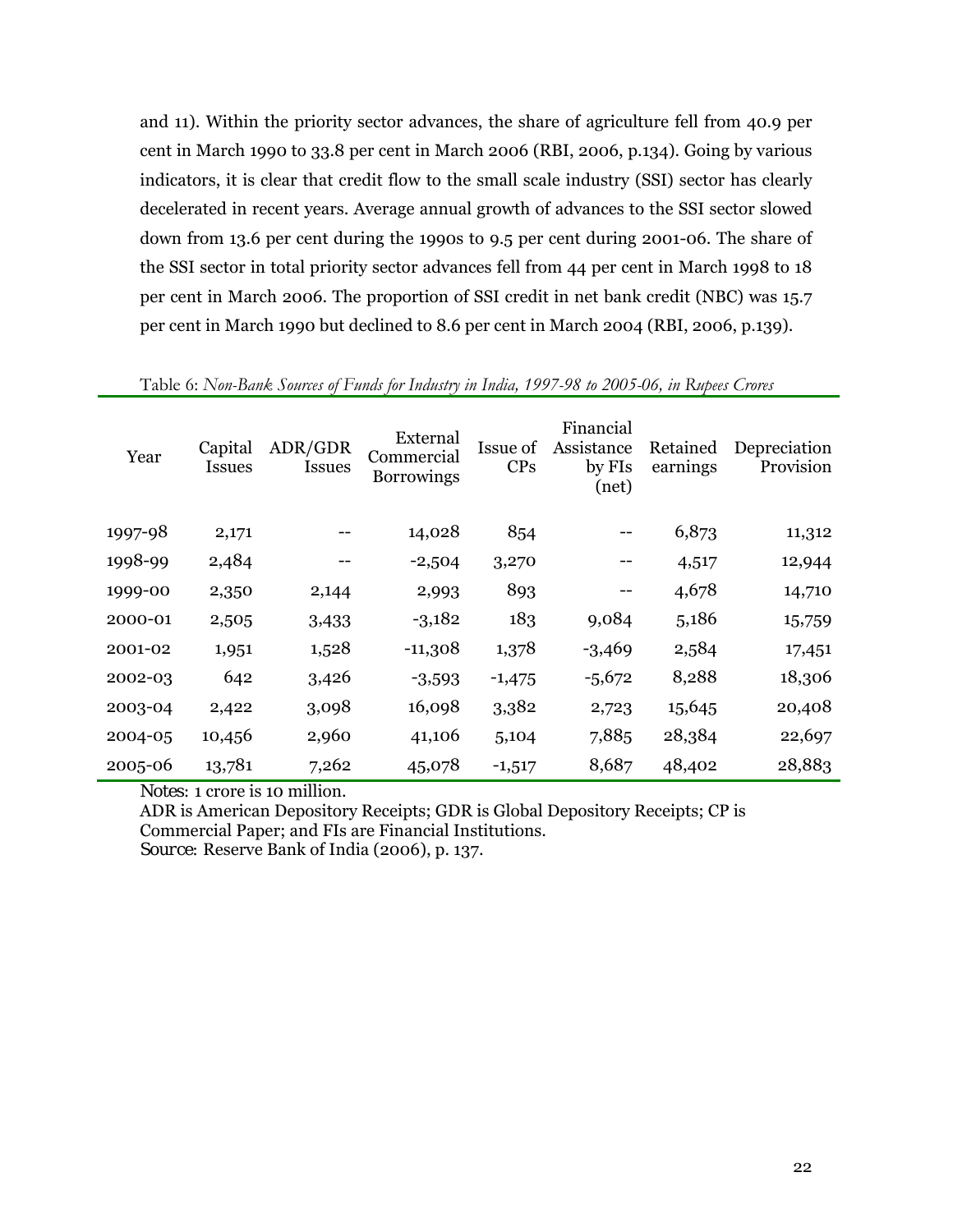| $m, \nu, \nu, \nu$ becaus, 1000 of to 2001 ov, in per cent |      |                                        |                        |  |  |  |
|------------------------------------------------------------|------|----------------------------------------|------------------------|--|--|--|
| <b>Sectors</b>                                             |      | 1980-81 to 1989-90  1990-91 to 1999-00 | 2000-01 to 2004-<br>05 |  |  |  |
| Agriculture                                                | 18.1 | 10.6                                   | 22.2                   |  |  |  |
| Industry                                                   | 17.4 | 15.4                                   | 15.9                   |  |  |  |
| <b>Transport operators</b>                                 | 13.6 | 9.4                                    | 11.2                   |  |  |  |
| Professional<br>services                                   | 20.7 | 16.8                                   | 30.4                   |  |  |  |
| Personal loans                                             | 25.3 | 22.7                                   | 37.7                   |  |  |  |
| Trade                                                      | 11.8 | 17.3                                   | 12.6                   |  |  |  |
| Finance                                                    | 29.2 | 25.6                                   | 27.4                   |  |  |  |
| Total bank credit                                          | 17.2 | 16.0                                   | 20.2                   |  |  |  |

Table 7: *Compound Annual Growth Rate of Credit Disbursed by Commercial Banks in India, by Sectors, 1980-81 to 2004-05, in per cent* 

*Source:* Basic Statistical Returns of Scheduled Commercial Banks in India, various issues, Reserve Bank of India cited in Reserve Bank of India (2006), p.131.

|                                                            | End-March |      |      |      |      |      |      |
|------------------------------------------------------------|-----------|------|------|------|------|------|------|
|                                                            | 1990      | 1995 | 2000 | 2002 | 2003 | 2004 | 2005 |
| Agriculture                                                | 15.9      | 11.8 | 9.9  | 9.8  | 10.0 | 10.9 | 10.8 |
| Industry                                                   | 48.7      | 45.6 | 46.5 | 41.4 | 41.0 | 38.0 | 38.8 |
| Transport                                                  | 3.2       | 1.9  | 1.8  | 1.4  | 1.2  | 1.3  | 1.2  |
| Personal loans and<br>professional<br>services<br>Of which | 9.4       | 11.3 | 14.4 | 16.8 | 19.6 | 25.3 | 27.0 |
| Loans for<br>purchase of<br>consumer<br>durables           | 0.4       | 0.3  | 0.6  | 0.5  | 0.4  | 0.5  | 0.6  |
| Loans for housing                                          | 2.4       | 2.8  | 4.0  | 5.0  | 6.5  | 9.7  | 11.0 |
| Trade                                                      | 13.9      | 17.1 | 15.6 | 15.4 | 13.8 | 11.5 | 11.2 |
| Financial<br>institutions                                  | 2.1       | 3.8  | 4.8  | 5.7  | 6.7  | 6.7  | 6.4  |

Table 8: *Distribution of Outstanding Credit of Scheduled Commercial Banks in India by Sectors, as per cent of Total Outstanding Credit, 1990 to 2005*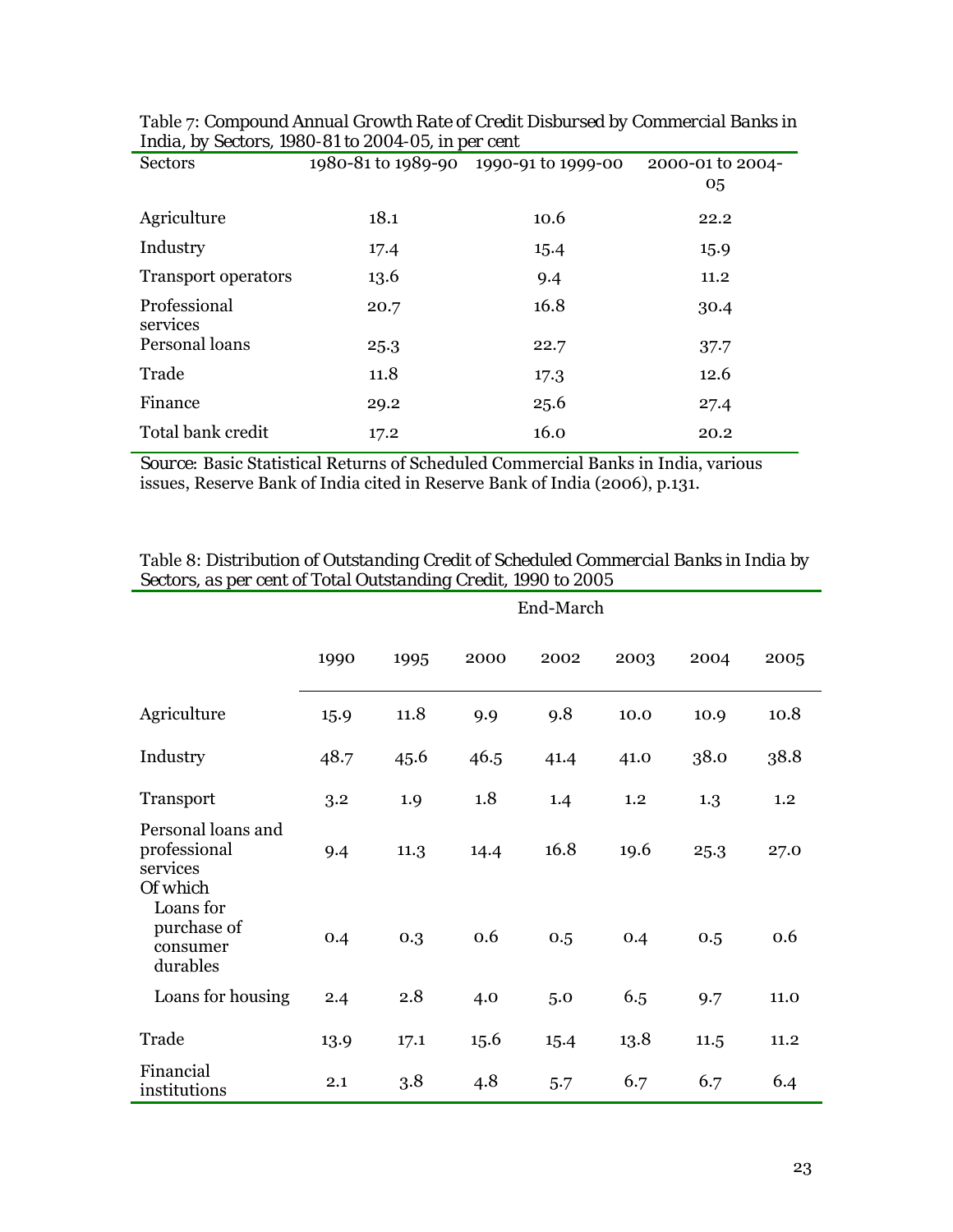| Miscellaneous | 6.8 | 8.5 | 7.1 | 9.5 | 7.7 | 6.2 | 4.6 |
|---------------|-----|-----|-----|-----|-----|-----|-----|
| Total credit  | 100 | 100 | 100 | 100 | 100 | 100 | 100 |

*Source:* Basic Statistical Returns of Scheduled Commercial Banks in India, various issues, Reserve Bank of India cited in Reserve Bank of India (2006), p.132

Table 9: *Outstanding Priority Sector Advances as Proportions of Non-Food Gross Bank Credit, End-March 1990 to End-March 2006, Proportions in per cent* 

|      |                     | л сан, шки так са тооо то шки так са хооо, т горогионы нгрсг сент |              |  |
|------|---------------------|-------------------------------------------------------------------|--------------|--|
| Year | All priority sector | Agriculture advances                                              | SSI advances |  |
|      | advances            |                                                                   |              |  |
| 1990 | 40.1                | 16.4                                                              | 15.4         |  |
| 1991 | 37.8                | 14.8                                                              | 15.1         |  |
| 1992 | 37.4                | 15.0                                                              | 15.0         |  |
| 1993 | 35.5                | 14.2                                                              | 14.3         |  |
| 1994 | 36.9                | 14.5                                                              | 15.5         |  |
| 1995 | 34.7                | 13.0                                                              | 15.0         |  |
| 1996 | 33.0                | 12.2                                                              | 14.4         |  |
| 1997 | 33.8                | 12.5                                                              | 14.3         |  |
| 1998 | 34.6                | 12.1                                                              | 15.1         |  |
| 1999 | 35.2                | 12.2                                                              | 14.9         |  |
| 2000 | 35.1                | 11.8                                                              | 14.1         |  |
| 2001 | 36.0                | 12.1                                                              | 13.0         |  |
| 2002 | 36.3                | 12.6                                                              | 11.8         |  |
| 2003 | 34.1                | 11.9                                                              | 9.7          |  |
| 2004 | 36.2                | 12.4                                                              | 9.0          |  |
| 2005 | 38.2                | 12.5                                                              | 7.5          |  |
| 2006 | 36.3                | 12.3                                                              | 6.4          |  |

*Notes:* SSI is Small-scale industry.

*Source: Handbook of Statistics on Indian Economy, 2005-06*, Reserve Bank of India, cited in Reserve Bank of India (2006), p.134.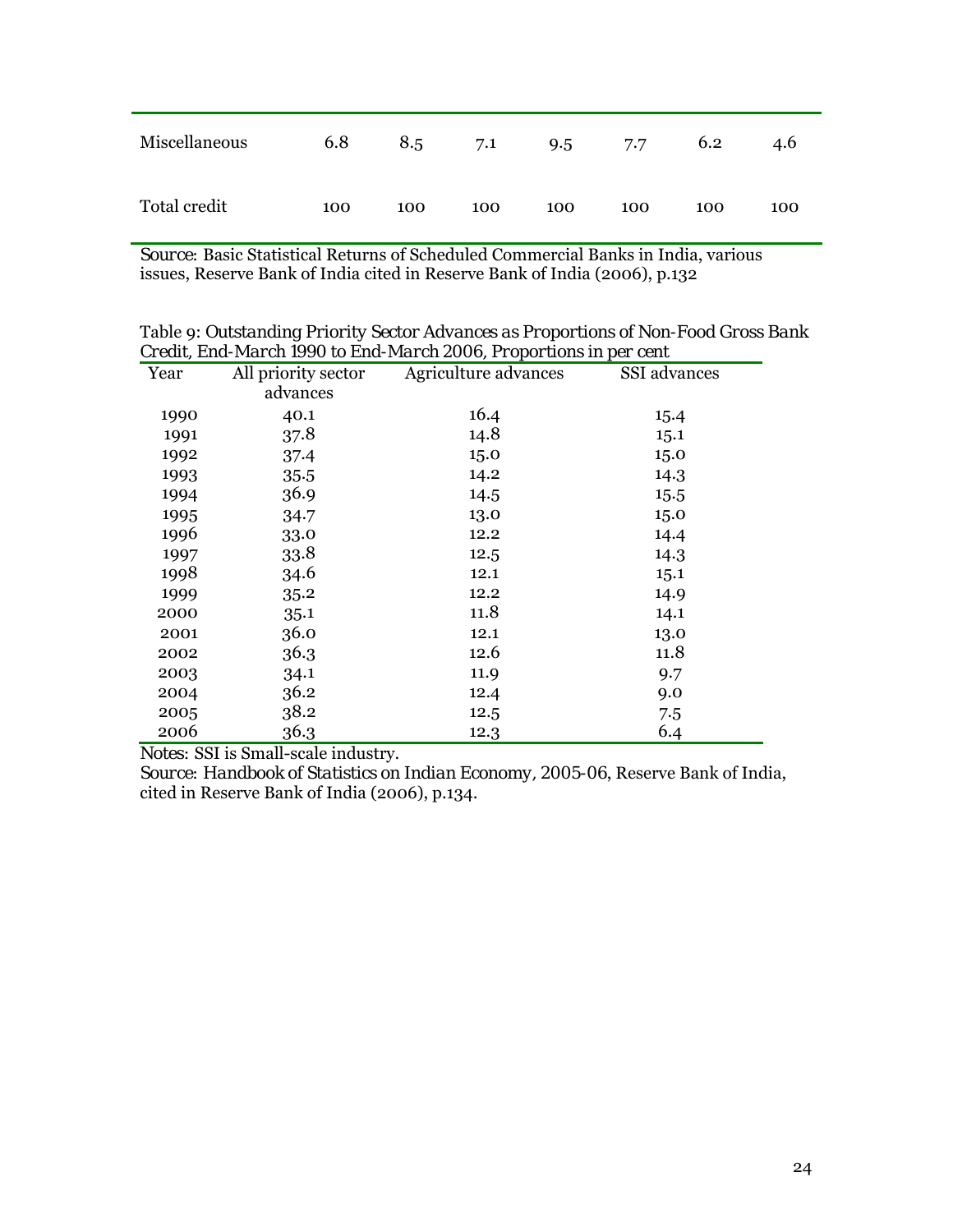| Year    | <b>OAME</b> | <b>NDME</b> | <b>DME</b> | All  |
|---------|-------------|-------------|------------|------|
| 2000-01 | 48.9        | 52.9        | 48.1       | 49.2 |
| 2005-06 | 41.3        | 49.6        | 37.9       | 42.0 |

Table 10: *Percentage of Unorganized Manufacturing Enterprises Reporting Shortage of Capital as a Problem for Growth* 

*Notes:* OAME: Own account manufacturing enterprises: enterprises with no hired worker on a fairly regular basis; NDME: Non directory manufacturing establishments: with at least one hired worker and less than six total workers; DME: directory manufacturing establishments: with at least one hired worker and six or more total workers.

*Source:* NSS (National Sample Survey) Report N0.524 Statement 11, p.30; NSS Report No. 478 Statement 20, p. 26

|                                                                   | <b>OAME</b> | <b>NDME</b> | <b>DME</b> | All  |
|-------------------------------------------------------------------|-------------|-------------|------------|------|
| % of enterprises not<br>receiving any financial<br>assistance     | 94.6        | 81.3        | 70.1       | 92.2 |
| % of enterprises<br>receiving loans from<br>institutional sources | 1.9         | 11.1        | 21.3       | 3.6  |

Table 11: *Unorganized Manufacturing Enterprises by Financial Assistance Received* 

*Notes:* See Table 10 above.

*Source:* NSS (National Sample Survey) Report 524 Statement 14, p.32

*The Impact of Liberalized Capital Flows on the Real Economy* 

What has been the impact of liberalized capital flows on the real sectors of the economy in India?

Patnaik (2003) explained the possibility of deindustrialization – unemployment of hitherto employed industrial workers – as a consequence of sudden inflows of speculative foreign capital leading to exchange rate appreciation, and consequently, cheapening of foreign goods relative to domestic goods. Patnaik (2003) points out that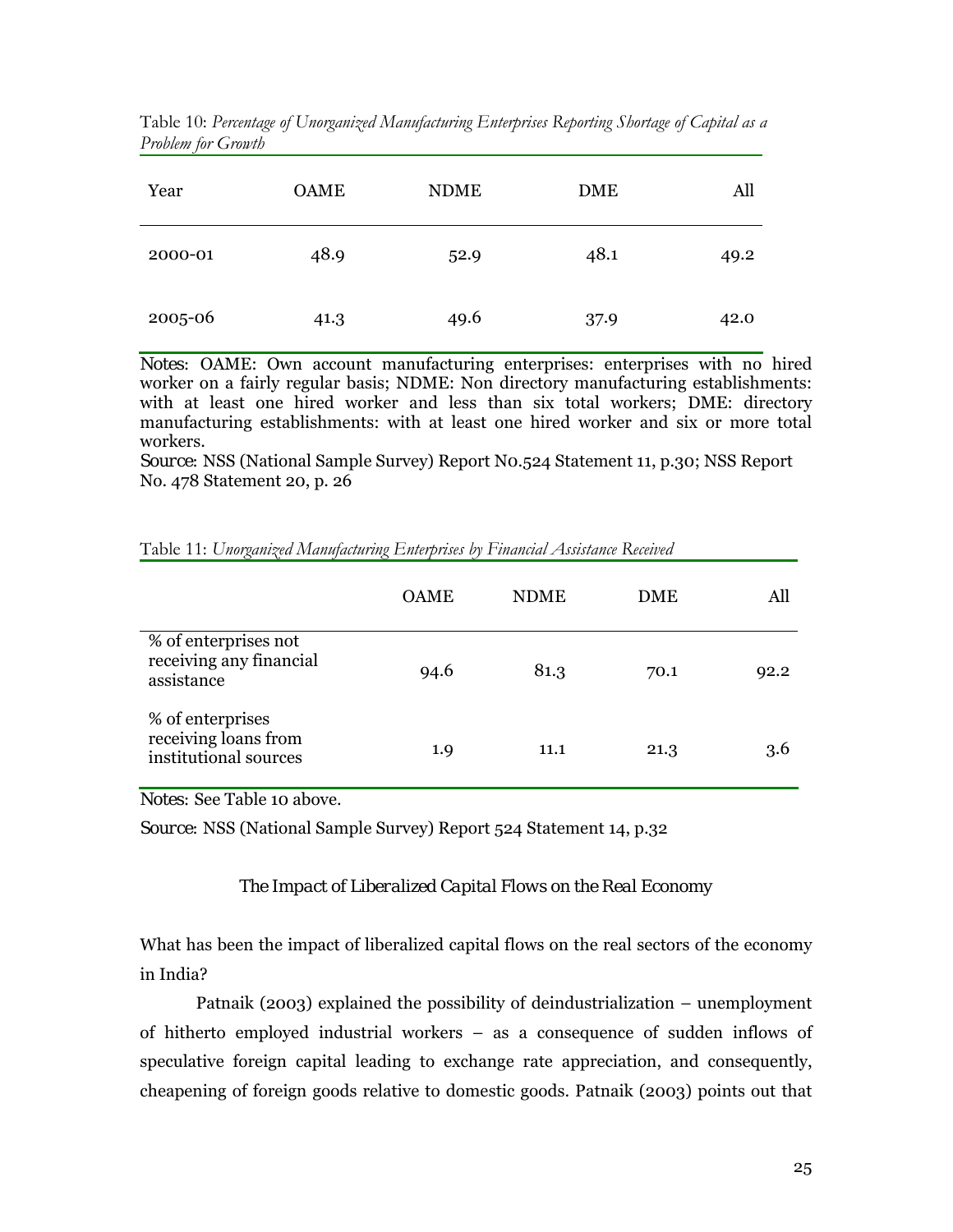the bulk of capital flows are in the nature of capital-as-finance, not as capital-inproduction; the Central Bank holds these capital inflows as reserves. There are many factors that prevent the use of foreign exchange reserves for investment purposes. To begin with, private investment in India has been demand-constrained rather than finance-constrained. This explains the rather unusual phenomenon in the late 1990s of stagnation in gross fixed capital formation in the private sector as a share of gross domestic product even when forex reserves were piling up. There are problems arising from the use of capital flows which are 'short term' in nature for financing investments which are 'long-term' in nature. Problems also arise as a result of borrowing in foreign exchange for investing in projects which do not earn foreign exchange (Patnaik, 2003).

Capital inflows and reserve accumulation has imposed limitations on pursuing expansionary fiscal policies (Rakshit, 2003). During the period 1999-2003, the average annual growth of reserve money, which indicates increases in Central Bank credit through its ability to generate high power money, was relatively low at 9.2 per cent. During this period of time, Reserve Bank of India's credit to the government and to the commercial sector as proportions of reserve money stock (outstanding) declined significantly: from 49.8 per cent to 32.6 per cent in the case of credit to the government and from 5.4 per cent to 0.83 per cent in the case of credit to the commercial sector. Correspondingly, RBI's net foreign exchange reserves assets rose from 59.1 per cent to 91.1 per cent during this period of time (see Figure 7). Such slowdowns in net RBI credit to the government have a negative effect not only with respect to aggregate demand generation but also on the generation of seignorage revenue for the government (Rakshit, 2003).

According to Rakshit (2003), India is a demand deficient economy, and in a demand deficient economy, capital flows will result in a reduction in current output, investment and consequently future production potential. In addition to the costs on account of servicing the capital receipts, capital flows leads to appreciation of currency and widens the trade deficits and output gap. When Indian companies raise money abroad for domestic investments or when State governments receive loans from international agencies such as the World Bank, it has the effect of capital inflows to a demand deficient economy, and therefore such inflows will retard growth (Rakshit, 2003).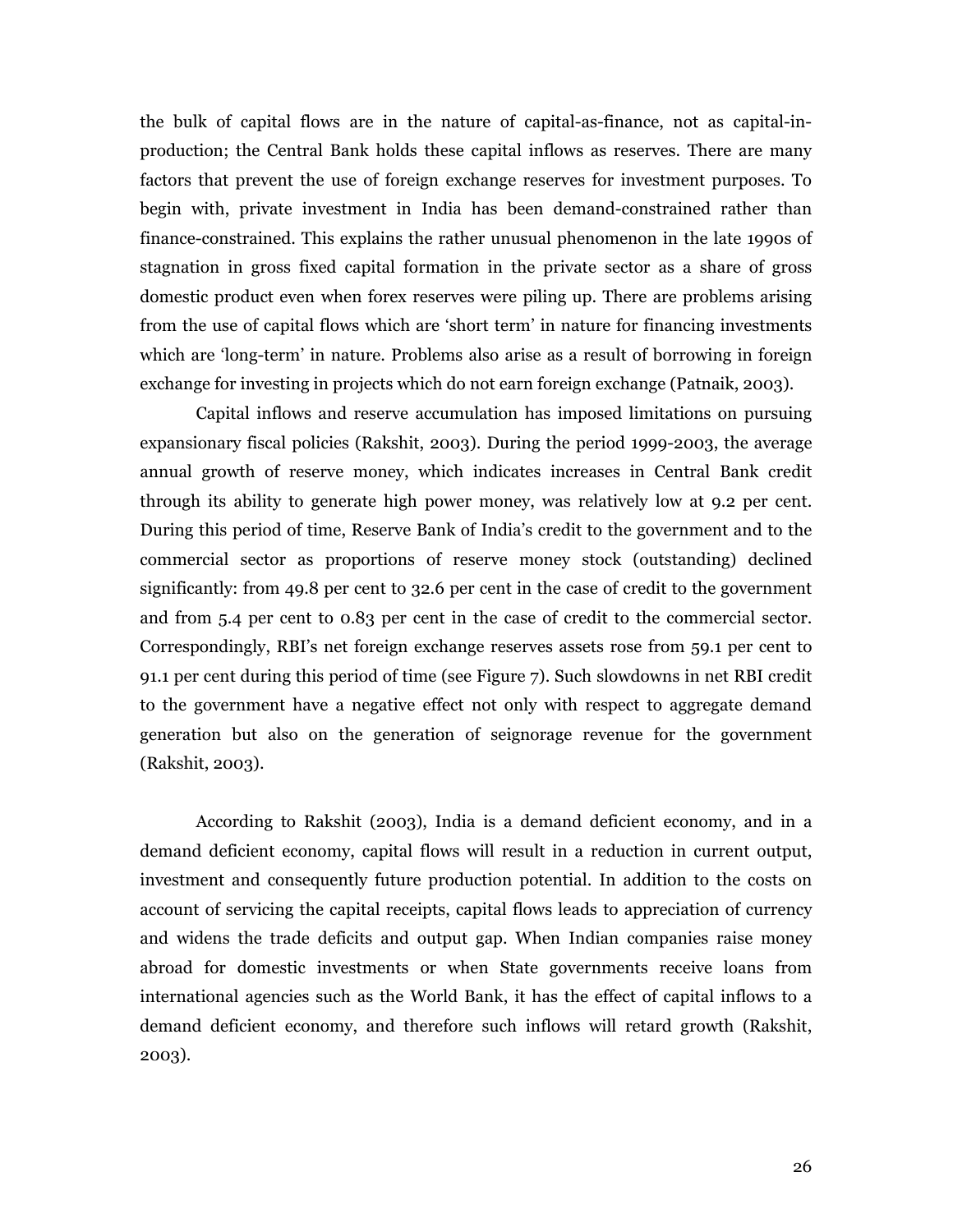Figure 7: *Reserve Bank of India's Credit to Government and the Commercial Sector and its Holdings of Foreign Exchange Assets, Proportions in per cent, 1990-91 to 2002-03, in per cent* 



*Source:* Rakshit (2003) based on Reserve Bank of India Handbook

# *The Need for Fiscal Measures to stem the Tide of Recession*

After the financial crisis began in September 2008, the Reserve Bank of India has announced a number of measures to improve liquidity in the Indian economy. These measures include the reduction in repo rate under the liquidity adjustment facility (LAF) from 9.0 per cent to 7.5 per cent, reduction in cash reserve ratio from 9.0 per cent to 5.5 per cent of net demand and time liabilities (NDTL), and reduction in statutory liquidity ratio (SLR) from 25 per cent to 24 per cent of NDTL. The Reserve Bank has also announced steps that would increase liquidity in the forex market. It will continue to sell foreign exchange (US dollars) through agent banks or intervene directly to meet any demand-supply (of foreign exchange) gaps. To attract deposits from non-resident Indians, the RBI has raised interest rate ceilings on FCNR (B) and NR(E)RA term deposits by 100 basis points each. Further, domestic firms or individuals are permitted to resort to external commercial borrowings (ECBs) up to US \$ 500 million per borrower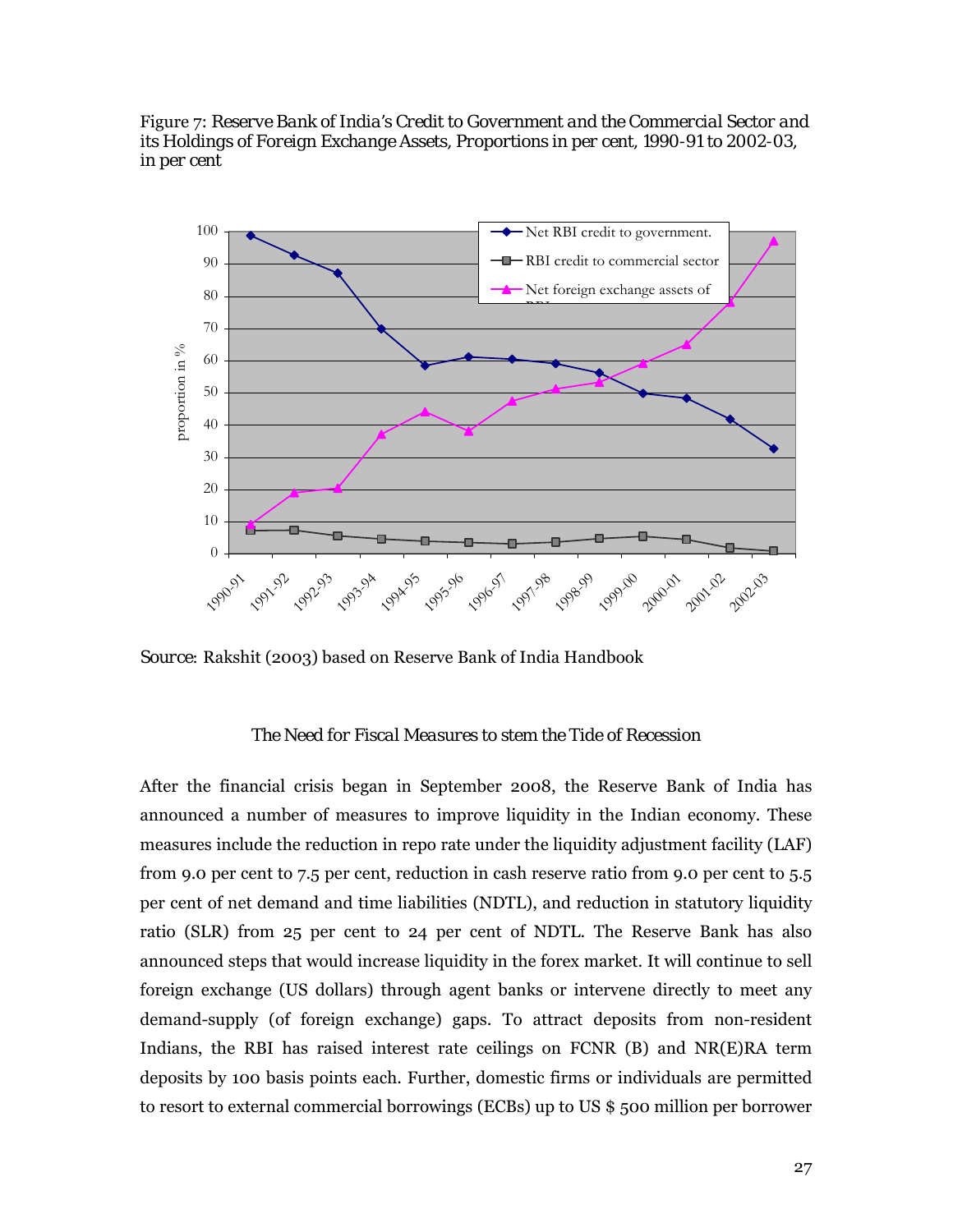per financial year for rupee expenditure and/or foreign currency expenditure under the automatic route. 3

However, the above-discussed measures to improve liquidity do not seem to have the desired effect in stimulating the economy. Banks' lending to industry does not seem to have increased much. RBI data released in November 2008 indicate that banks show a preference for investing in government securities rather than lending to industry. In the week beginning on November 17, 2008, banks have invested considerably large funds in reverse repo auctions of the Reserve Bank of India, an avenue for parking their temporary surpluses.4

Meanwhile, several export-oriented industries such as textiles have been hit by the recession and the subsequent slowdown in demand in the United States. For instance, for textile and garment exporters in India, drop in demand from the US in this winter season is estimated to be of the order of 25 per cent. Many export-oriented industries including auto, pharma and textiles are facing the risk of defaults or delayed payments by firms that have turned bankrupt in the US.

Other leading economies of the world are responding to the financial crisis with major fiscal stimuli. China is facing economic problems as export demand from the US, the main importer of Chinese goods, has taken a hit. To keep its economy growing despite the fall in the US demand, the Chinese government has proposed a \$600 billion stimulus package. China is investing in steel, cement and construction to revive domestic demand. To complement such a large fiscal stimulus package, the Chinese central bank has loosened up monetary policy as well. On November 26, it cut interest rates by 1.08 percentage points, its largest rate reduction since the Asian financial crisis a decade ago; this rate reduction is also the fourth such benchmark rate cutting undertaken by the Chinese Central Bank since September 16.5

<sup>-</sup>3 See <http://rbi.org.in/scripts/BS\_PressReleaseDisplay.aspx?prid=19468>

<sup>4</sup> See the report 'Banks prefer G-Secs, parking with RBI to corporate lending', *Business Line*, November 22, 2008.

<sup>5</sup> *http://www.nytimes.com/2008/11/27/business/worldbusiness/27yuan.html?hp*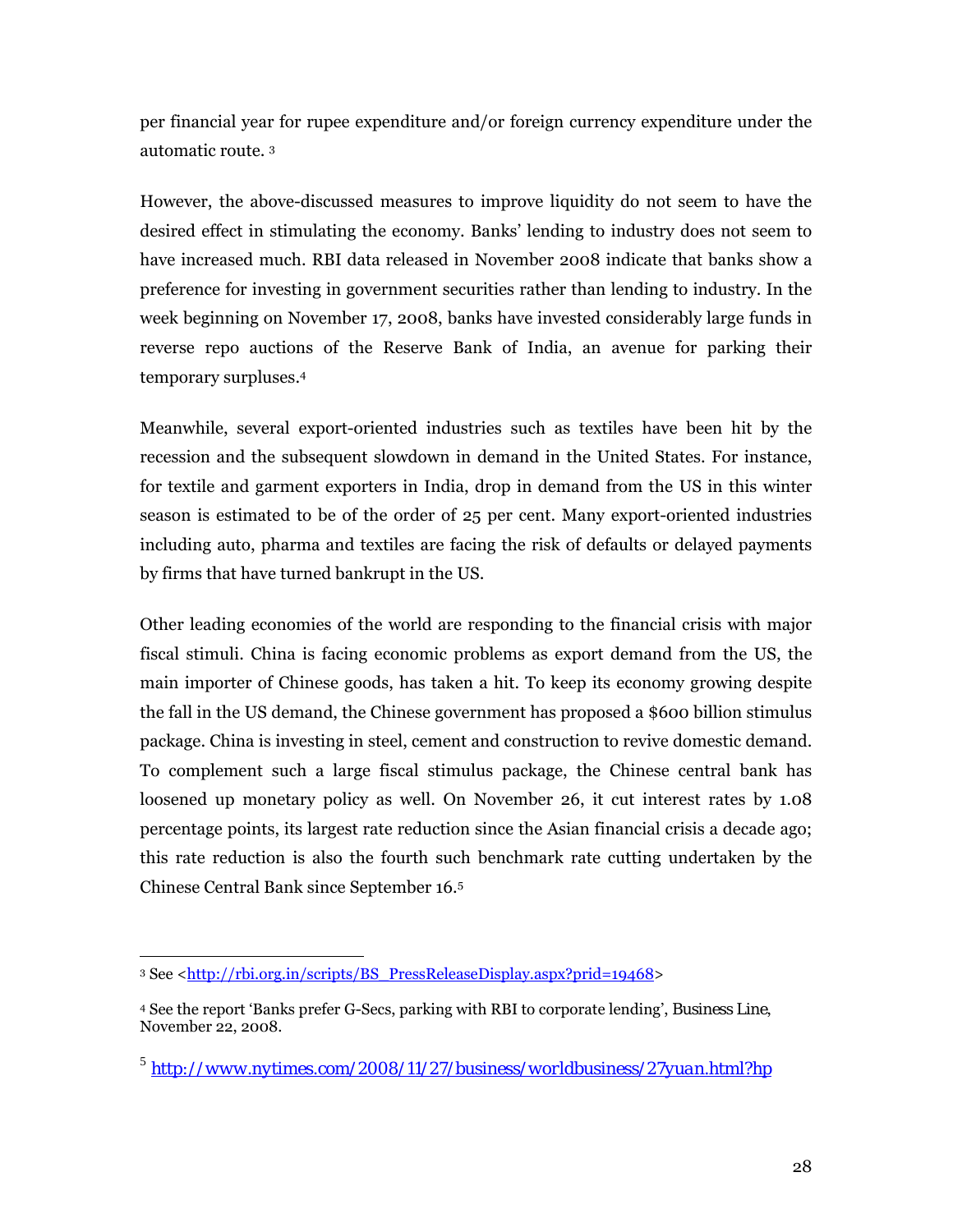The European Commission has also, on November 26, proposed a stimulus package totaling 200 billion euros, or \$256.22 billion, which amounts to 1.5 percent of the European Union's gross domestic product. This package would be financed by increased spending undertaken by member-governments.6 In the US, President-elect Barack Obama has promised a major stimulus package to "jolt [the] economy back into shape," and this package is expected to cost between \$700 billion and \$1 trillion.7

The current economic situation in India justifies a major fiscal intervention by the government -- on the lines of the economic packages announced by the US, European Commission and China. India's industrial sector suffers from the depressed demand conditions in its export markets, as well as from suppressed domestic demand due to the slow generation of employment during the past two decades. Given such a scenario, there is huge scope for public investments, especially in the infrastructure sector, to revive the economy. Electricity production, a sector which has been recording very slow growth over the past several months, can be one of the priority areas for new investments.

# **Reference:**

 $\overline{a}$ 

- Athukorala, P and Sen, K. (2002), *Saving, Investment and Growth in India*, Oxford University Press, New Delhi.
- Chandrasekhar, C. P. (1988), 'Aspects of Growth and Structural Change in Indian Industry', *Economic and Political Weekly,* Vol.23, Nos.45-47, Special Number, November, pp.2359- 2370, reprinted in Nayyar (1994).
- Chandrasekhar, C.P. and Ghosh, Jayati (2004), *The Market That Failed: Neoliberal Economic Reforms in India*, LeftWord Books, New Delhi.
- Chandrasekhar, C.P. and Pal, Parthapratim (2006), 'Financial Liberalization in India: An Assessment of its Nature and Outcomes', *Economic and Political Weekly,* March 18, pp.975-85.
- EPW Research Foundation (EPWRF) (2004): 'Finances of State Governments: Deteriorating Fiscal Management', *Economic and Political Weekly*, 1 May, pp. 1841- 57.
- Fallon, P. and Lucas, R. E. B. (1993), 'Job Security Regulations and the Dynamic Demand for Industrial Labour in India and Zimbabwe', *Journal of Development Economics*, Vol.40, pp.241-275.
- Ghose, A. K. (1994), 'Employment in Organized Manufacturing in India', *Indian Journal of Labour Economics*, Vol.37, No.2, April-June, pp.141-162.

 $6$  See  $\langle$ http://www.nytimes.com/2008/11/27/business/worldbusiness/27euro.html?hp> 7 See <http://www.guardian.co.uk/world/2008/nov/25/barack-obama-recession-creditcrunch>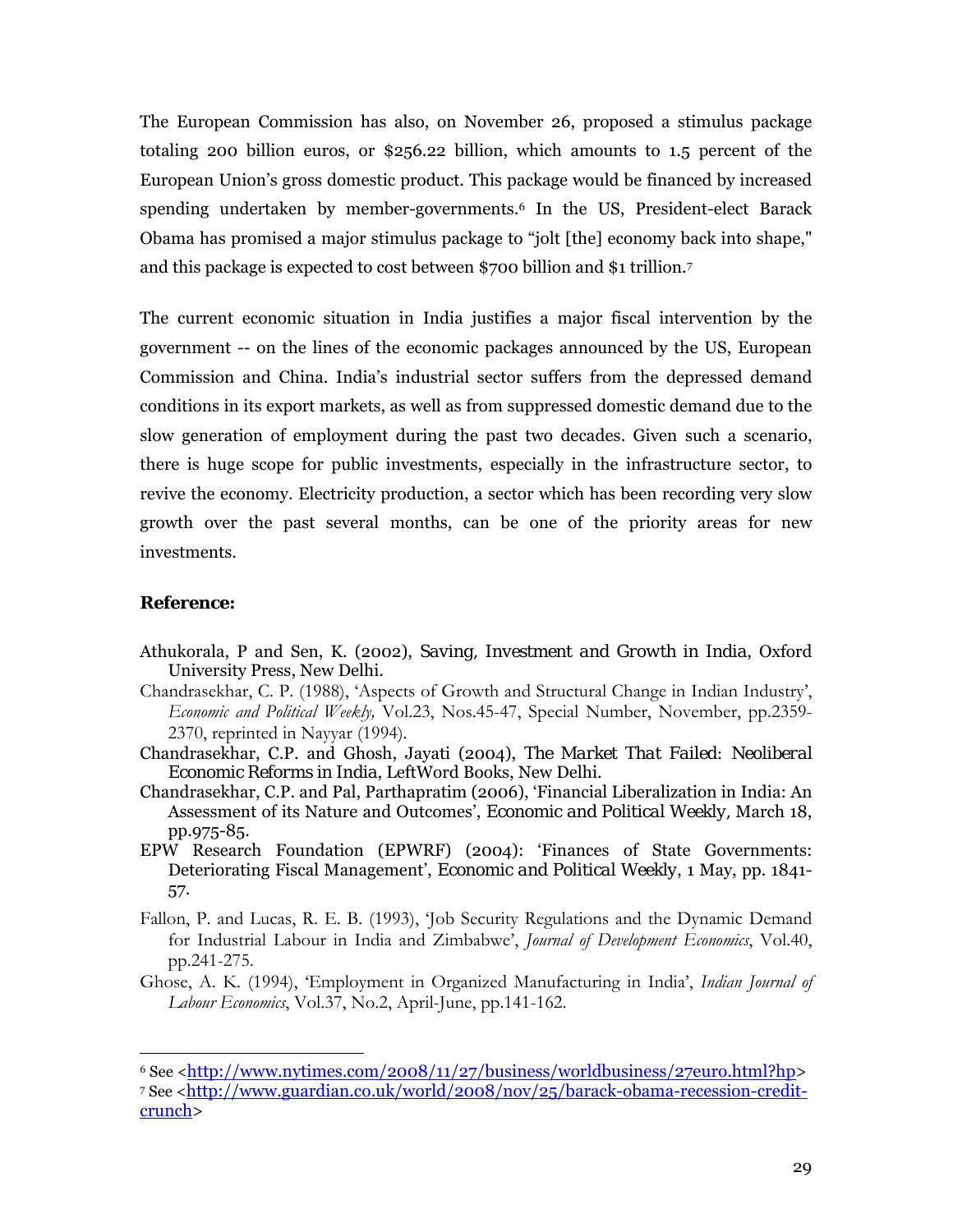- Goldar, Bishwanath (2000), 'Employment Growth in Organized Manufacturing in India', *Economic and Political Weekly,* Vol.35, No.14, pp. 1191-95.
- Joshi, Vijay and Little, I.M.D. (1996), *India's Economic Reforms: 1991-2001*, Oxford University Press, New Delhi.

Khanna, Vikram (1993), 'India's economic mandarin speaks: Interview with Dr

Manmohan Singh, Finance Minister of India', *Business Times*, Novemeber 24, 1993.

- Kohli, Renu (2001a), 'Capital Account Liberalisation: Empirical Evidence and Policy Issues - I", *Economic and Political Weekly*, April 14, 2001.
- Kohli, Renu (2001b), 'Capital Account Liberalisation: Empirical Evidence and Policy Issues – II', *Economic and Political Weekly*, April 21, 2001, 1345-48.
- Nachane, D. M. (2005), 'Some Reflections on Monetary Policy in the Leaden Age', *Economic and Political Weekly*, July 9.
- Nachane, D.M. (2007), 'Liberalization of the Capital Account: Perils and Possible Safeguards', *Economic and Political Weekly*, September 8.
- Nagaraj, R. (1994), 'Employment and Wages in Manufacturing Industries Trends, Hypothesis and Evidence' *Economic and Political Weekly,* Vol.29, No.4, 22 January, pp.177- 86.
- Nagaraj, R. (1997), 'What Has Happened since 1991? Assessment of India's Economic Reforms', *Economic and Political Weekly*, November 8, 2869-79.
- Nagaraj, R. (2000), 'Organized Manufacturing Employment', *Economic and Political Weekly,*  Vol.35, No.38, 16 September, pp.3445-3448.
- Nayyar Deepak ed (1994), *Industrial Growth and Stagnation- The Debate in India*, Oxford University Press, Delhi.
- Ocampo, Jośe Antonio and Jomo, K. S. (eds.) (2007), *Towards Full and Decent Employment*, Zed Books Limited, London and New York.
- Panagariya, Arvind (2008), *India: The Emerging Giant*, Oxford University Press, new York.
- Patnaik, Prabhat (2003), 'On the Economics of "Open Economy" De-industrialization', V.V. Giri Memorial Lecture at the Annual Conference of the Indian Society of Labour Economics, Kolkata, December 2003, downloaded from www.macroscan.org/anl/novo3/anl251103Open\_Economy.htm on 7 February, 2004.
- Patnaik, Prabhat (2007), 'Financial Crises, Reserve Accumulation and Capital Flows', *Economic and Political Weekly*, 15 December, pp. 45-51.
- Pradhan, Basanta K., Saluja, M.R., Roy, P.K., and Shetty, S.L. (2003), *Household Savings and Investment Behaviour in India*, Economic and Political Weekly Research Foundation, Mumbai.
- Pradhan, Jaya Prakash (2007), 'Growth of Indian Multinationals in the World Economy: Implications for Development', Working Paper No. 2007/04, March 2007, Institute for Studies in Industrial Development, New Delhi.
- Rakshit, Mihir (2003), 'External Capital Flows and Foreign Exchange Reserves: Some Macroeconomic Implications and Policy Issues', *Money and Finance*, April-September, pp. 63-95.
- Rao, J. Mohan and Dutt, Amitava K. (2006), 'A Decade of Reforms: The Indian Economy in the 1990s,' forthcoming in a volume edited by Lance Taylor, Oxford University Press.

RBI (2008), *Macroeconomic and Monetary Developments: Mid-Term Review 2008-*

*09*, Reserve Bank of India, Mumbai.